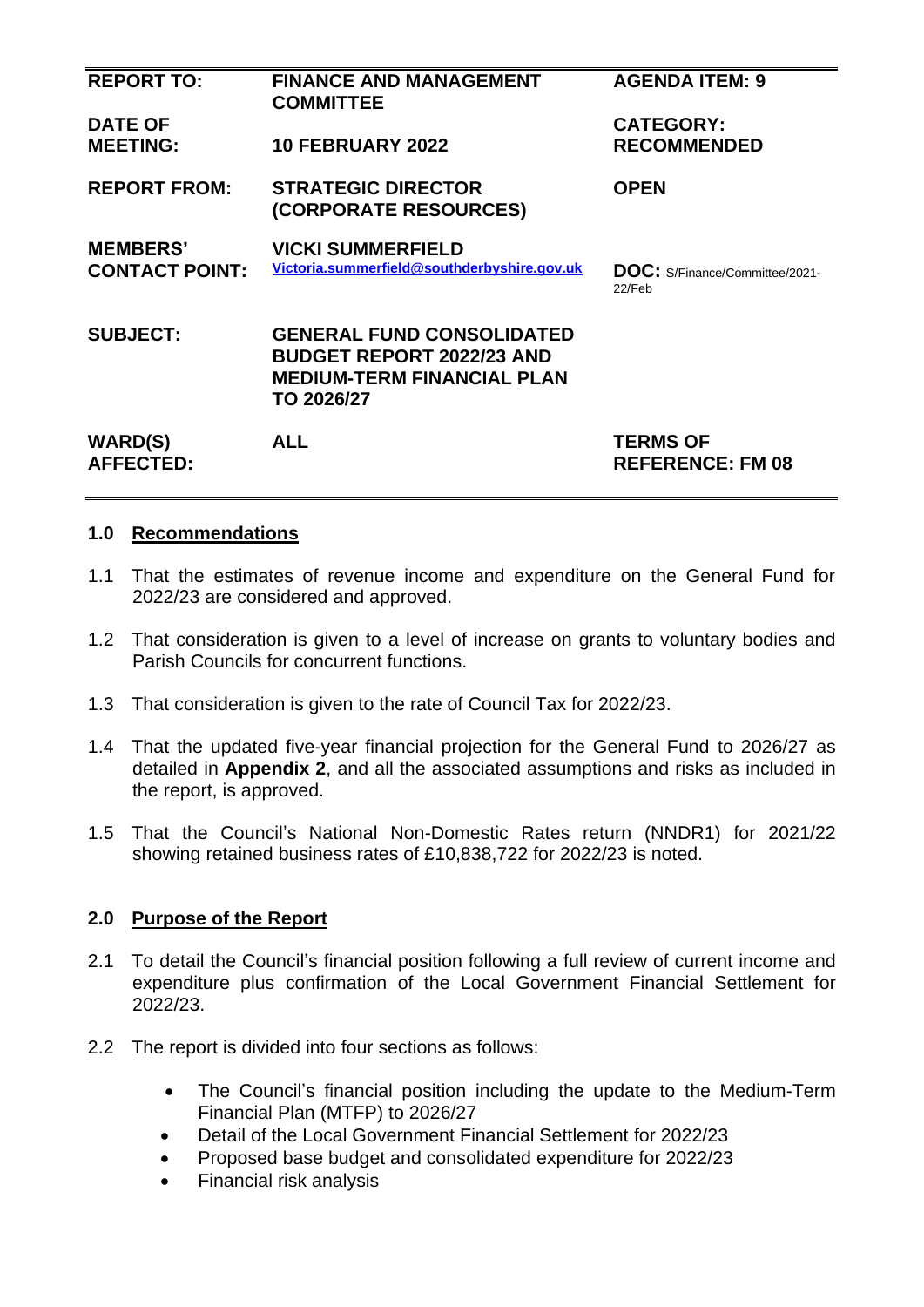## **Appendices**

- Appendix 1 Council Tax Setting
- Appendix 2 General Fund MTFP to 2026/27
- Appendix 3 Proposed base budgets for Policy Committees

## **3.0 The Council's Financial Position**

3.1 The MTFP was considered and approved by the Committee in November 2021 and this set out the forecasted revenue income and expenditure budget for the period 2021/22 to 2026/27. At this stage, the proposed budget for 2022/23 had not been finalised and detail on the Financial Settlement was unknown. The following table summarises the balances predicted on the General Reserve at that time.

|                                  | 2021.22       | 2022.23       | 2023.24       | 2024.25       | 2025.26       | 2026.27       |
|----------------------------------|---------------|---------------|---------------|---------------|---------------|---------------|
| <b>MTFP November 2021</b>        | £             | £             | £             | £             | £             | £             |
| Projected Expenditure            | 14,250,484    | 14,894,743    | 15,488,547    | 15,779,593    | 16,199,947    | 16,657,195    |
| <b>Projected Financing</b>       | $-13,720,196$ | $-13,503,754$ | $-13,406,910$ | $-13,366,498$ | $-13,374,548$ | $-13,675,822$ |
| <b>Capital Contributions</b>     | 1,049,208     | 517,000       | 516,000       | 515,000       | 521,500       | 528,000       |
| <b>Deficit</b>                   | 1,579,497     | 1,907,989     | 2,597,637     | 2,928,095     | 3,346,899     | 3,509,373     |
| <b>PROJECTED RESERVE BALANCE</b> | $-11,614,027$ | $-9,706,039$  | $-7,108,402$  | $-4,180,307$  | $-833,408$    | 2,675,965     |

- 3.2 At this stage, it had been assumed that expenditure would increase in line with inflation and that income would reduce due to changes to Government funding decisions. The projected balance at the end of 2025/26 was expected to be significantly below the minimum balance of £1.5m with the Council having no reserves to call on during 2026/27.
- 3.3 The main issue presented within the MTFP in November 2021 was the increasingly high deficit levels projected over the life of the plan. These deficits increased further due to the provision for a pay award in 2021/22 which had initially been removed due to the Chancellor announcing that pay would be "paused" for all public sector workers excluding the NHS in November 2020.
- 3.4 Although the balance in the General Reserve can be utilised to fund the projected deficits over the next few years, this is not a sustainable solution in the longer-term.
- 3.5 After the release of the Local Government Financial Settlement in December 2021 plus the finalised proposed revenue budget, an update to the MTFP has been completed and is attached at **Appendix 2**. A summary of the projected balances on the General Reserve are shown in the following table.

|                                  | 2021.22       | 2022.23       | 2023.24       | 2024.25       | 2025.26       | 2026.27       |
|----------------------------------|---------------|---------------|---------------|---------------|---------------|---------------|
| <b>MTFP February 2022</b>        | £             | £             | £             | £             | £             | £             |
| Projected Expenditure            | 14,461,905    | 14,740,532    | 15,589,929    | 15,864,800    | 16,297,013    | 16,732,943    |
| <b>Projected Financing</b>       | $-13,719,996$ | $-13,768,402$ | $-13,450,042$ | $-13,423,861$ | $-13,502,735$ | $-13,806,899$ |
| <b>Capital Contributions</b>     | 1,049,208     | 517,000       | 516,000       | 515,000       | 521,500       | 528,000       |
| <b>Deficit</b>                   | 1,791,117     | 1,489,130     | 2,655,887     | 2,955,939     | 3,315,779     | 3,454,044     |
| <b>PROJECTED RESERVE BALANCE</b> | $-11,402,407$ | $-9,913,277$  | $-7,257,390$  | $-4,301,451$  | $-985,672$    | 2,468,372     |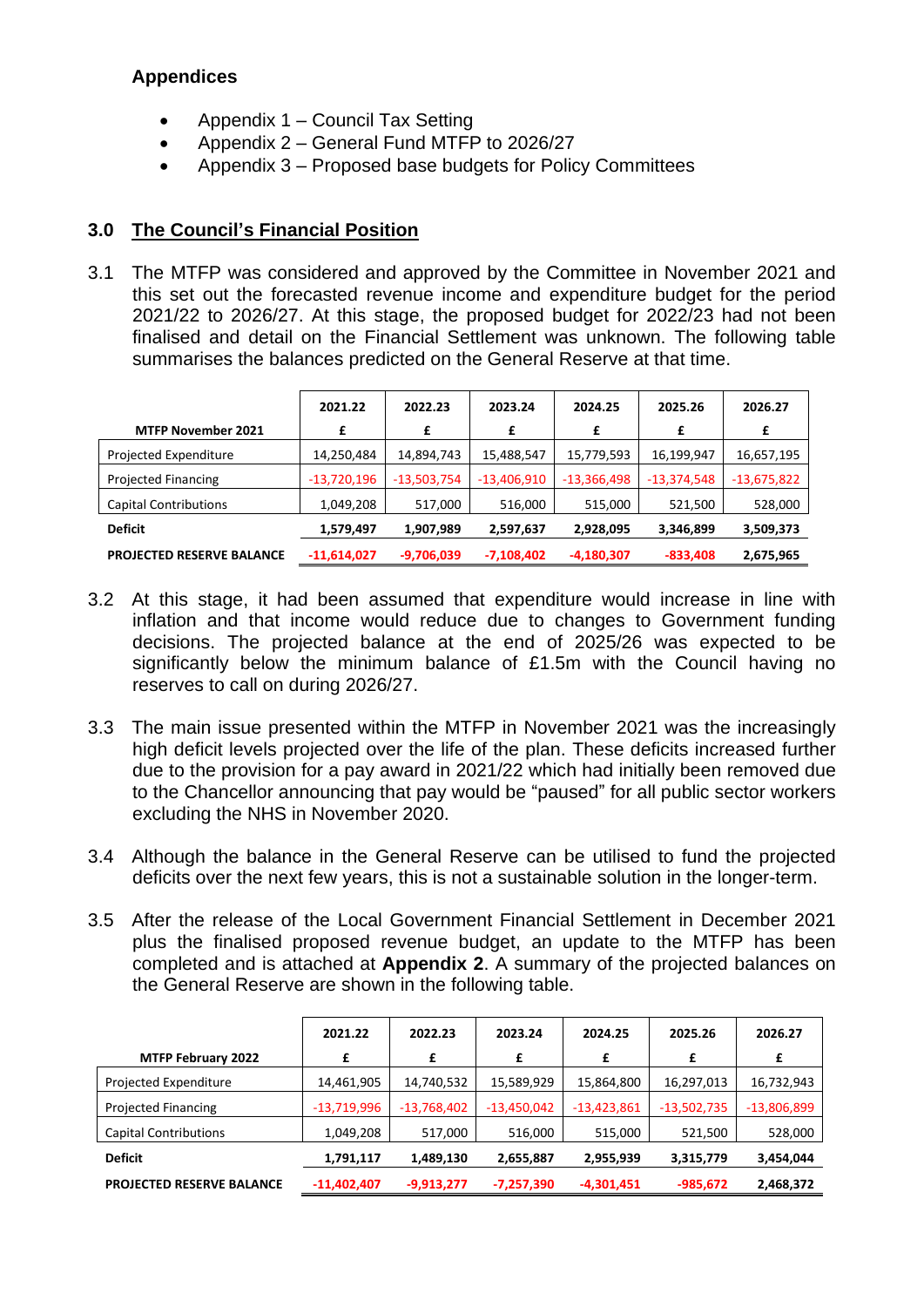3.6 The General Fund balance has improved marginally due to an increase to projected funding as detailed in the following table.

|                                               | £            |
|-----------------------------------------------|--------------|
| <b>Projected Reserve Balance (pre budget)</b> | $-833,408$   |
| <b>Increased New Homes Bonus</b>              | $-1,895,661$ |
| <b>Council Tax Increase</b>                   | $-562,864$   |
| <b>Services Grant Allocation</b>              | $-173,984$   |
| <b>Council Tax Surplus Increase</b>           | $-149,767$   |
| <b>Business Rates Increase</b>                | $-60,115$    |
| Increased Service Expenditure (Section 5)     | 340,865      |
| Reduction in Lower Tier Services Grant        | 2,349,262    |
| <b>Projected Reserve Balance 2025/26</b>      | $-985,672$   |

- 3.7 Funding within the plan assumes an increase of 1.95% per annum on Council Tax, that Business Rates retention will remain at a set level over the life of the plan and that Government funding will reduce to the Council's Settlement Funding Assessment (SFA) of £2.5m as determined as part of the Settlement for 2013/14 after changes to Business Rate Retention. This was the last time that the funding system was fundamentally changed.
- 3.8 As noted above, Council Tax is assumed to increase by 1.95% over the life of the plan. The level of Council Tax is higher in 2022/23 than originally forecast in the November MTFP due to higher growth in new properties compared to the previous forecast. The impact of higher growth is detailed below.

|                                      | 2022.23   | 2023.24   | 2024.25                 | 2025.26   |
|--------------------------------------|-----------|-----------|-------------------------|-----------|
|                                      |           |           |                         |           |
| Forecast November 2021               | 6,158,100 | 6,412,322 | 6,687,869               | 6,980,282 |
| <b>Amended Forecast January 2022</b> | 6.284.747 | 6,554,928 | $6,833,257$   7,128,505 |           |
| Revenue Increase                     | 126,647   | 142.607   | 145,388                 | 148.223   |

- 3.9 The Council Tax Base as approved at Full Council in January was an increase of 1,484 equivalent Band D properties. The forecast in the MTFP included an increase of 744 properties.
- 3.10 The forecasted growth of the Tax Base was updated at the Budget round in 2021/22 to a lower number due to the assumed impact of the economic downturn as a result of the pandemic. The Tax Base is taken as at September and due to the significant growth between years, it is proposed to increase the estimated growth. The revised forecasted growth is detailed in the following table.

|                                  | 2022.23 | 2023.24 | 2024.25 | 2025.26 |
|----------------------------------|---------|---------|---------|---------|
| Property Growth Nov 2021         | 744     | 768     | 846     | 893     |
| Amended Property Growth Jan 2022 | 1.484   | 846     | 846     | 893     |
| Increase                         | 740     | 77      |         |         |

3.11 Overall, the impact of the increase in the Tax Base results in an increase of income from Council Tax of approximately £563k over the MTFP to 2025/26 (as shown in 3.6 and 3.8 above).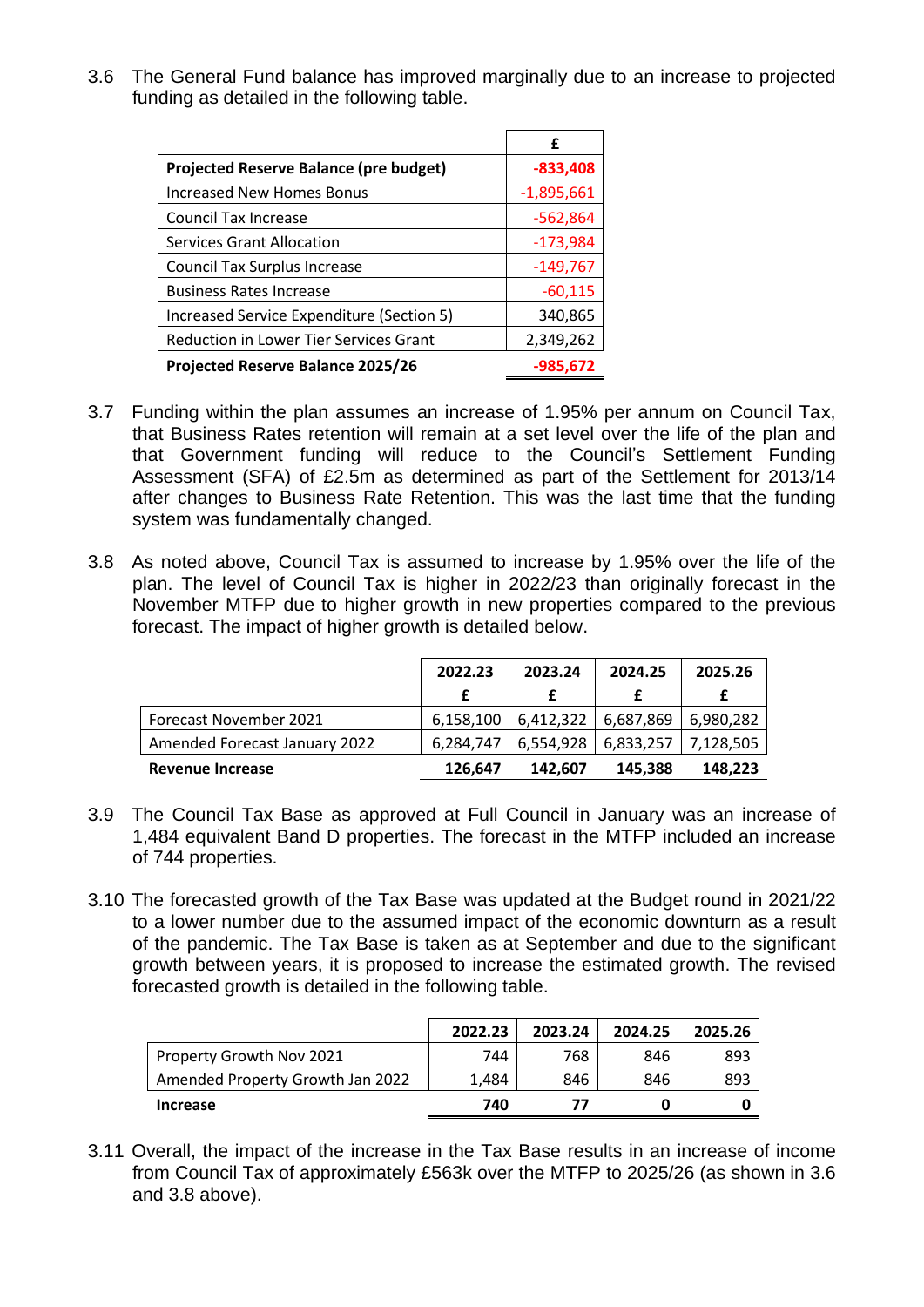## **Council Tax Setting**

- 3.12 The Council can increase the Council Tax by up to £5 per Band D or 2%, whichever is the higher. It is also however able to opt for a lower increase or freeze the Council Tax.
- 3.13 There are a number of tables listed in Appendix 1 that give further detail of the impact to the General Fund balance should the Council decide to increase the Council Tax by anything outside of the 1.95% included within the MTFP.
- 3.14 In summary, if the Council was to increase the Council Tax by £5 per Band D in 2022/23, this would not put the Council back to the minimum balance by 2025/26, but it would certainly ensure a stronger position into the future. The balance would sit at approximately £1,255,623, an increase of £269,951.
- 3.15 A 1.95% increase already leaves the Council below £1m in balances by 2025/26 and opting for anything lower than a 1.95% increase will ensure that savings measures (without any other funding changes) will need to be implemented sooner for the Council to remain in a sustainable financial position into the future.
- 3.16 A summary of the approximate income loss and balance for a range of increase options is listed below.

|                           | <b>Income</b><br>(Gain) / Loss<br>f | <b>Reserve</b><br><b>Balance</b><br>2025/26<br>£ |
|---------------------------|-------------------------------------|--------------------------------------------------|
| £5 or 2.98% Increase      | $-269,951$                          | $-1,255,623$                                     |
| 2.5% Increase             | $-144,588$                          | $-1,130,260$                                     |
| 1.5% Increase             | 118,300                             | $-867,372$                                       |
| 1.0% Increase             | 249,744                             | $-735,928$                                       |
| <b>Council Tax Freeze</b> | 512,632                             | $-473,040$                                       |

## **4.0 Detail of the Local Government Financial Settlement**

4.1 The Provisional Local Government Financial Settlement was released on 16 December 2021 and was a one-year settlement awaiting the outcome of the Fair Funding Review and Business Rates Retention reform which has been delayed for another year.

#### **New Homes Bonus**

- 4.2 The New Homes Bonus allocation was higher than forecasted as it was assumed that New Homes Bonus would no longer be received as part of the Settlement going forwards. A legacy payment for 2019/20 totalling £1,122,625 is to be paid alongside an allocation of £1,895,865 for 2022/23 – this allocation was not included within the forecast.
- 4.3 It was also assumed that the new Lower Tier Services Grant (announced as part of the Settlement for 2021/22) would support losses of New Homes Bonus. The Council's allocation under this funding stream was £219,313 which is a net reduction in funding compared to the forecast for 2022/23 of £2,096,640.
- 4.4 In addition to the above funding streams, a one-off allocation of £173,984 entitled 'Services Grant' has also been allocated to the Council. This will not however be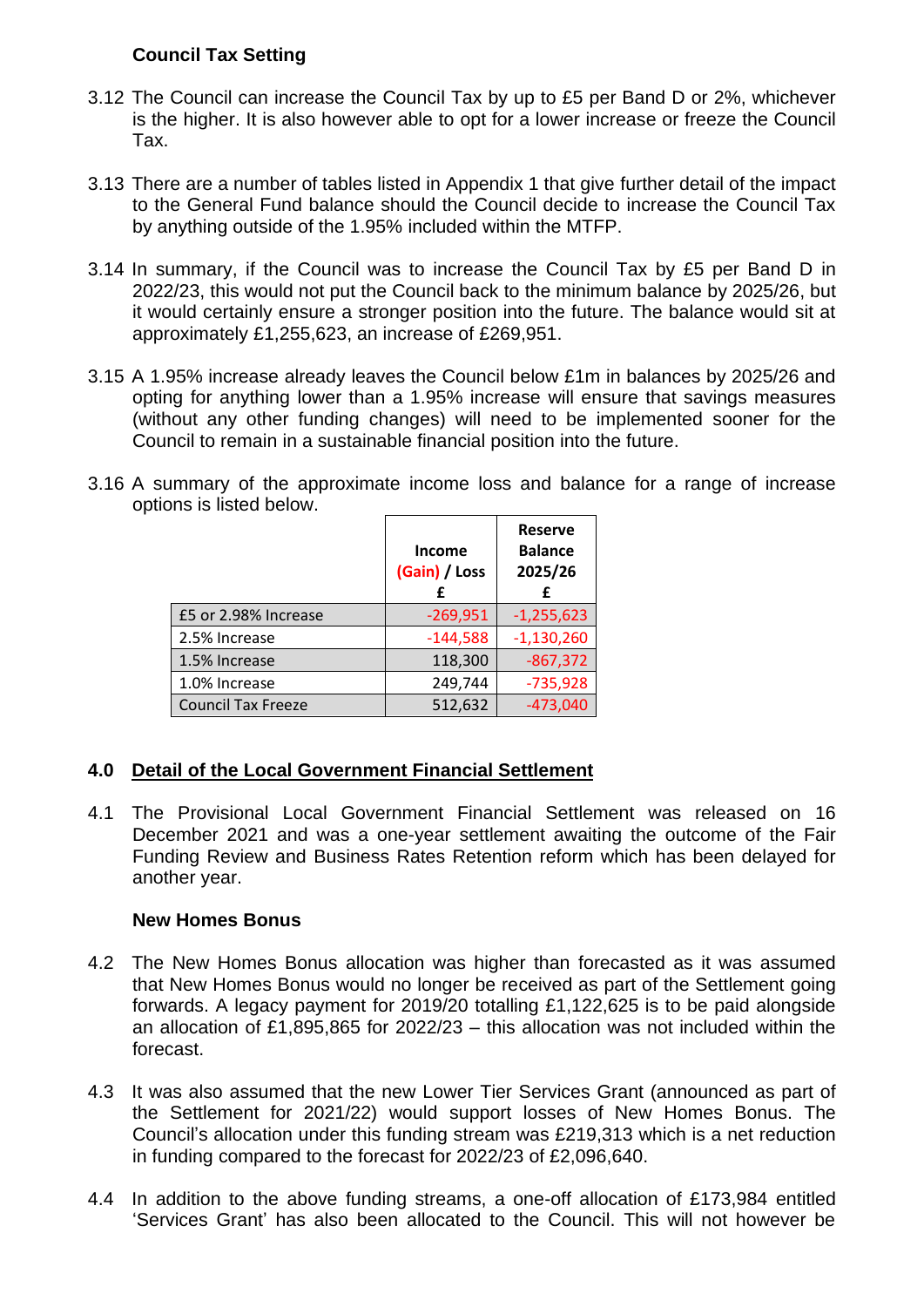included as part of the transitional arrangements once the Funding Reviews are complete.

- 4.5 After considering all of the above, the Council has received reduced funding of £26,795 for 2022/23 and a forecasted reduction of funding to 2025/26 of approximately £279,617 compared to the MTFP in November 2021. Although a reduction in funding was included within the MTFP, this was expected to be a worstcase scenario.
- 4.6 The expectation now after the last two financial settlements is that the Funding Reviews are likely to reduce the Council's Central support significantly, and the losses may well be far greater than forecast. The actual loss of Government funding from 2021/22 to 2022/23 totals £416,868.
- 4.7 The basis for the funding as set out in the MTFP assumes that no further New Homes Bonus will be received.
- 4.8 It has then been assumed that the Lower Tier Services Grant will continue, and that the Council's funding allocation overall will reduce by approximately 8% in 2023/24 and 10% in 2024/25 to take the funding down to the SFA as noted at 3.6.
- 4.9 The SFA was bought into being during the 2013/14 Settlement and makes up the overall Core Spending Power of all local authorities. It was determined by reviewing the likely baseline funding received through Business Rates retention then topping this up to bring the authority to a minimum balance. The Council's SFA is set at £2.5m, increases by RPI each year and was only supposed to be in place until 2020 but due to the delay on the funding reviews, this appears to have been pushed to 2023.
- 4.10 In the intervening years, the Council has been receiving larger allocations above its SFA due to extra New Homes Bonus and Business Rates growth, both of which are under pressure in the current Fair Funding reviews.

#### **Business Rates**

- 4.11 The Council has always received more through Business Rates than the SFA because it has outperformed its Baseline. The Fair Funding Review has indicated that baselines could be reset to reflect this and therefore it would be safe to assume that the Council is unlikely to receive a greater balance of funding from the Government. This could be complicated further if the proposal to increase Business Rates retention at a local level, to 75% from 40% is put in place.
- 4.12 Business Rates has been assumed to remain the same over the life of the plan after being updated in 2022/23 for the NNDR1 return. It would not be prudent to assume that 75% retention will go ahead as this increase would probably mean a funding reduction elsewhere or additional expenditure responsibilities.
- 4.13 The multiplier for Business Rates has been frozen for 2022/23 therefore no increase to the baseline is anticipated across the country. The Council will receive additional funding through S31 grants for the loss of income due to the multiplier freeze which is incorporated within the Business Rates figure in the MTFP for 2022/23.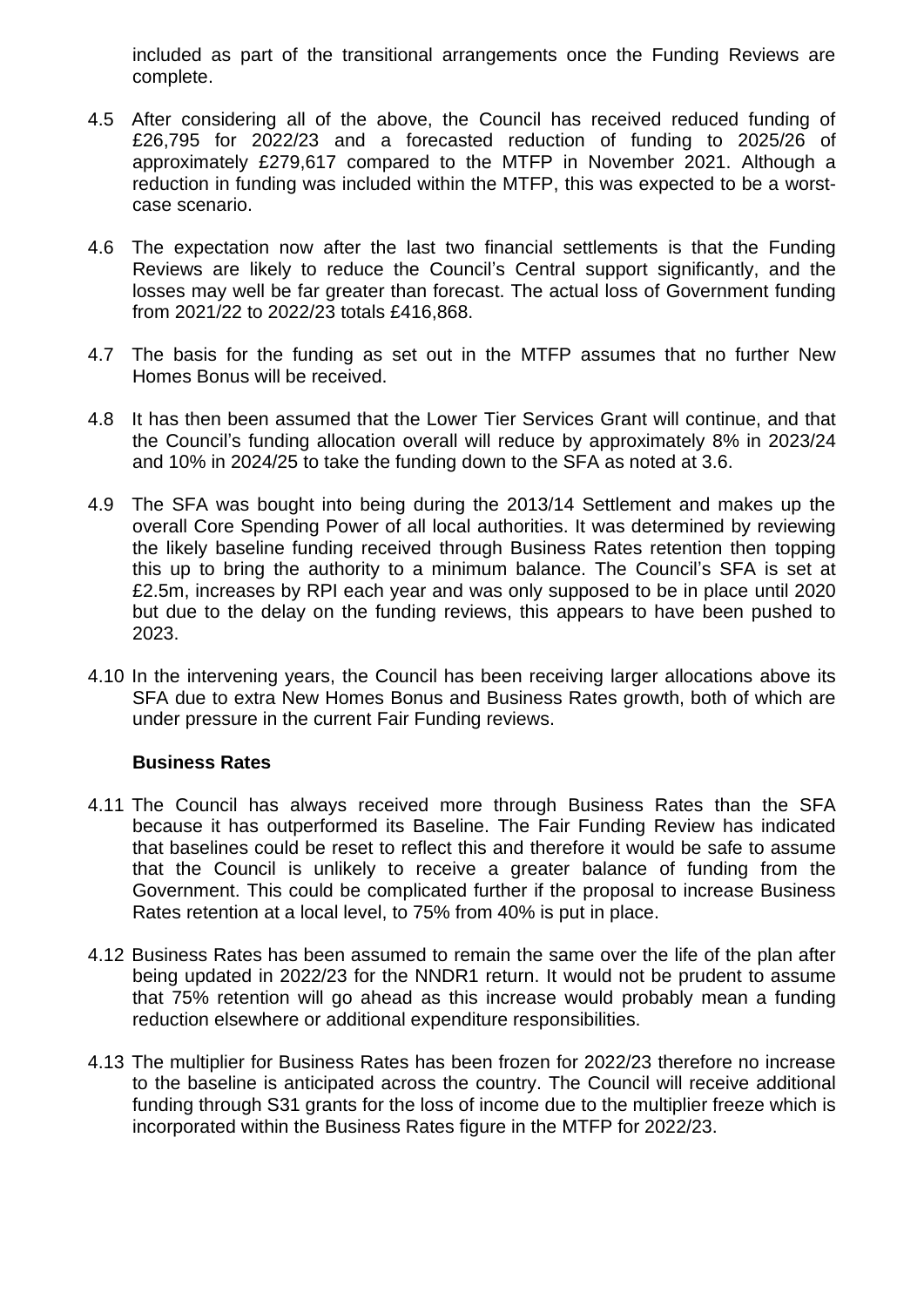#### **5.0 Proposed Base Budget and Consolidated Expenditure 2022/23**

- 5.1 All Policy Committees have considered their revenue income and expenditure budgets at meetings in early January and no specific issues or challenges were raised with proposed budgets generally in line with the MTFP.
- 5.2 Detail of the individual base budgets for the Policy Committees is attached in **Appendix 3**.

## **Basis of the Budget**

- 5.3 Budgets are generally calculated on a "no increase basis," i.e. they are maintained at the same level as the previous year adjusted only for known changes, price increases, inflation and variations due to contractual conditions, etc.
- 5.4 In addition, budgets are also subject to a base line review which is used to justify proposed spending. This process places responsibility on budget holders to justify their spending budgets by specifying their needs in a more constructed manner. This is supported by the Financial Services Unit, who analyse recent trends across services compared to current budgets.

## **On-going Service Provision**

- 5.5 The budgets are based substantively on a continuation of existing service provision (in respect of staffing levels, frequency, quality of service, etc.).
- 5.6 The full year effects of previous year's restructures and budget savings have been included, with any non-recurring items removed.

## **Changes in Pay**

- 5.7 A pay award is not included within the Base Budget at this stage as no official notification has been submitted to the Council. The National Employers are currently in negotiation regarding a proposed pay award for 2021/22 after the Chancellor's original announcement in November 2020 to 'pause' public sector pay (excluding NHS workers).
- 5.8 The MTFP was updated in November 2021 to include a pay award for 2021/22 and also includes a provision for a potential pay award increase of 2.5% per year for all employees from 2022/23.

#### **Inflation**

- 5.9 The base budget for 2021/22 has been uplifted by 2% for inflation/indexation where this applies, for example contract obligations.
- 5.10 Some base costs will be subject to inflation during future years and in some cases, it will be unavoidable, for example employee costs, when national pay increases are approved.
- 5.11 Allowances for inflation based on various assumptions regarding price increases, etc. are calculated across the main spending heads at an average of 2%.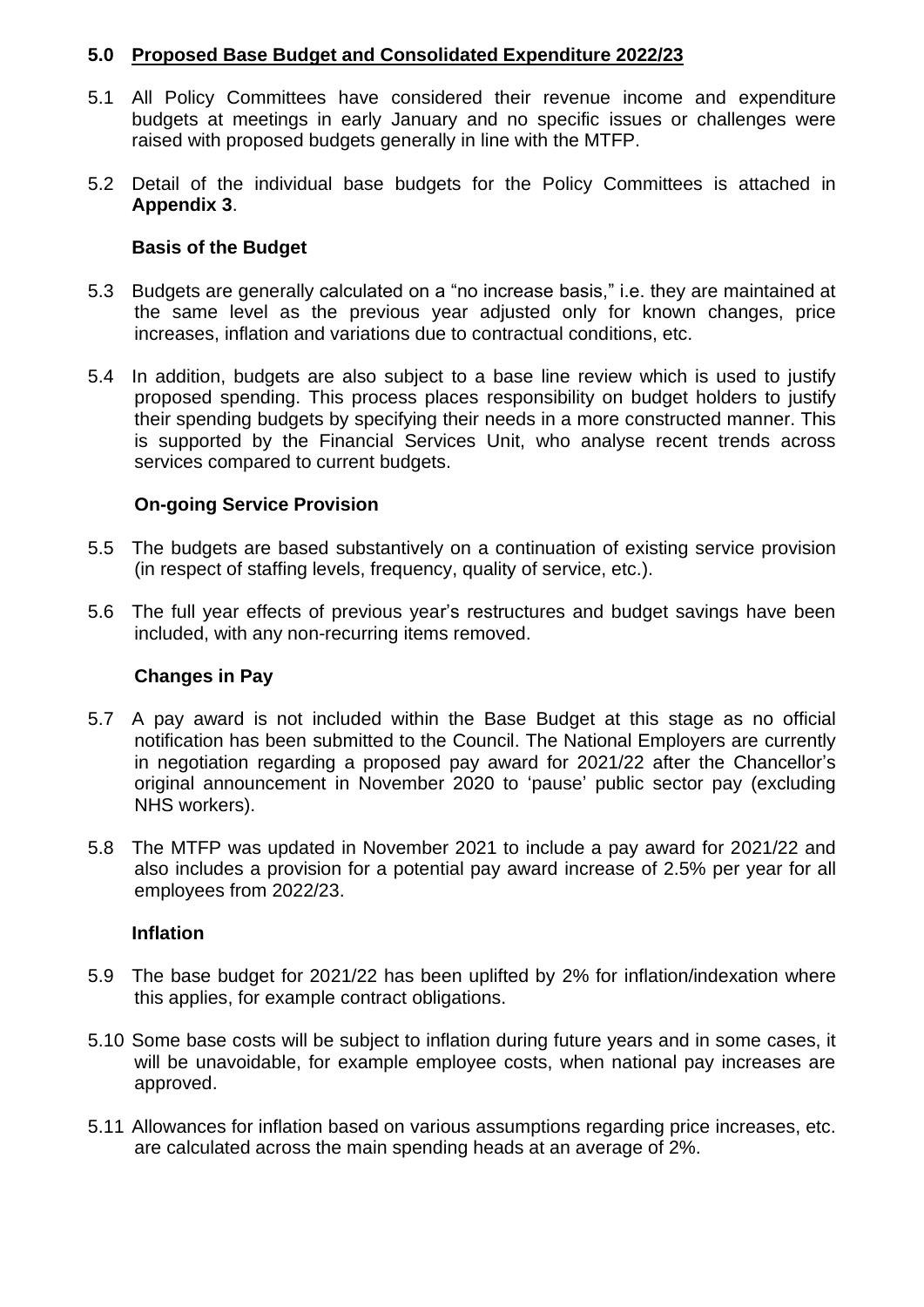#### **Parish Concurrent Functions and Grants to Voluntary Bodies**

- 5.12 As part of the budget approval process, Policy Committees are asked to consider and recommend increases to Parishes for concurrent functions and grants to voluntary bodies.
- 5.13 Housing and Community Services and Finance and Management Committees both recommended an increase of 2% in line with 2021/22.
- 5.14 The increase to the base budget of these proposals is approximately £11k and is included within the MTFP.

#### **Proposed Base Budgets 2022/23**

5.15 A summary of the proposed base budgets and movements between 2021/22 and 2022/23 is included in the following table.

#### **COMMITTEE SUMMARY - BUDGET SETTING 2022/23**

**Summary by Policy Committee**

|                                               | Proposed<br><b>Budget</b><br>2022/23 | Approved<br><b>Budget</b><br>21/22<br>£ | Variance<br>£ |
|-----------------------------------------------|--------------------------------------|-----------------------------------------|---------------|
| <b>Environmental and Development Services</b> | 6,127,447                            | 6,214,931                               | $-87,485$     |
| <b>Housing and Community Services</b>         | 2,765,816                            | 2,678,371                               | 87,445        |
| Finance and Management                        | 6,167,461                            | 6,057,605                               | 109,856       |
| <b>Net Service Expenditure</b>                | 15,060,724                           | 14,950,908                              | 109,816       |

5.16 The budget between years has increased by £109,816 although this includes depreciation which is an accounting adjustment and does not need considering by the Committee. A large proportion of the increases were expected and included in the MTFP in November. Detail of the proposed changes are listed below.

|                                            | <b>EDS</b> | <b>HCS</b>     | F&M   | <b>Total</b> |
|--------------------------------------------|------------|----------------|-------|--------------|
|                                            | £'000      | £'000          | £'000 | £'000        |
| <b>Employee Costs</b>                      | 84         | 17             | 20    | 120          |
| <b>Vehicle Costs</b>                       | 68         | 0              | 0     | 68           |
| <b>Subscriptions and Professional Fees</b> | 6          | 5              | 37    | 48           |
| <b>Computer Maintenance</b>                | 0          | $\mathfrak{p}$ | 38    | 40           |
| <b>Utilities</b>                           | 0          | 22             | 17    | 40           |
| Insurance                                  | 25         | 4              | 4     | 33           |
| <b>Forestry England Contribution</b>       | 0          | 20             | 0     | 20           |
| <b>Members Allowances</b>                  | 0          | 0              | 14    | 14           |
| Investment Income                          | 0          | 0              | 11    | 11           |
| <b>Bank Charges</b>                        | 0          | 0              | 10    | 10           |
| <b>Telephone Costs</b>                     | 0          | 0              | 8     | 8            |
| <b>Waste Management</b>                    | 3          | 4              | 0     | 7            |
| <b>Housing Benefit</b>                     | 0          | 0              | 3     | 3            |
| <b>Repairs and Tools</b>                   | 0          | 1              | 0     | 1            |
| <b>Business Rates</b>                      | $-13$      | 1              | 8     | -3           |
| Cemetery Fee Income                        | 0          | -4             | 0     | -4           |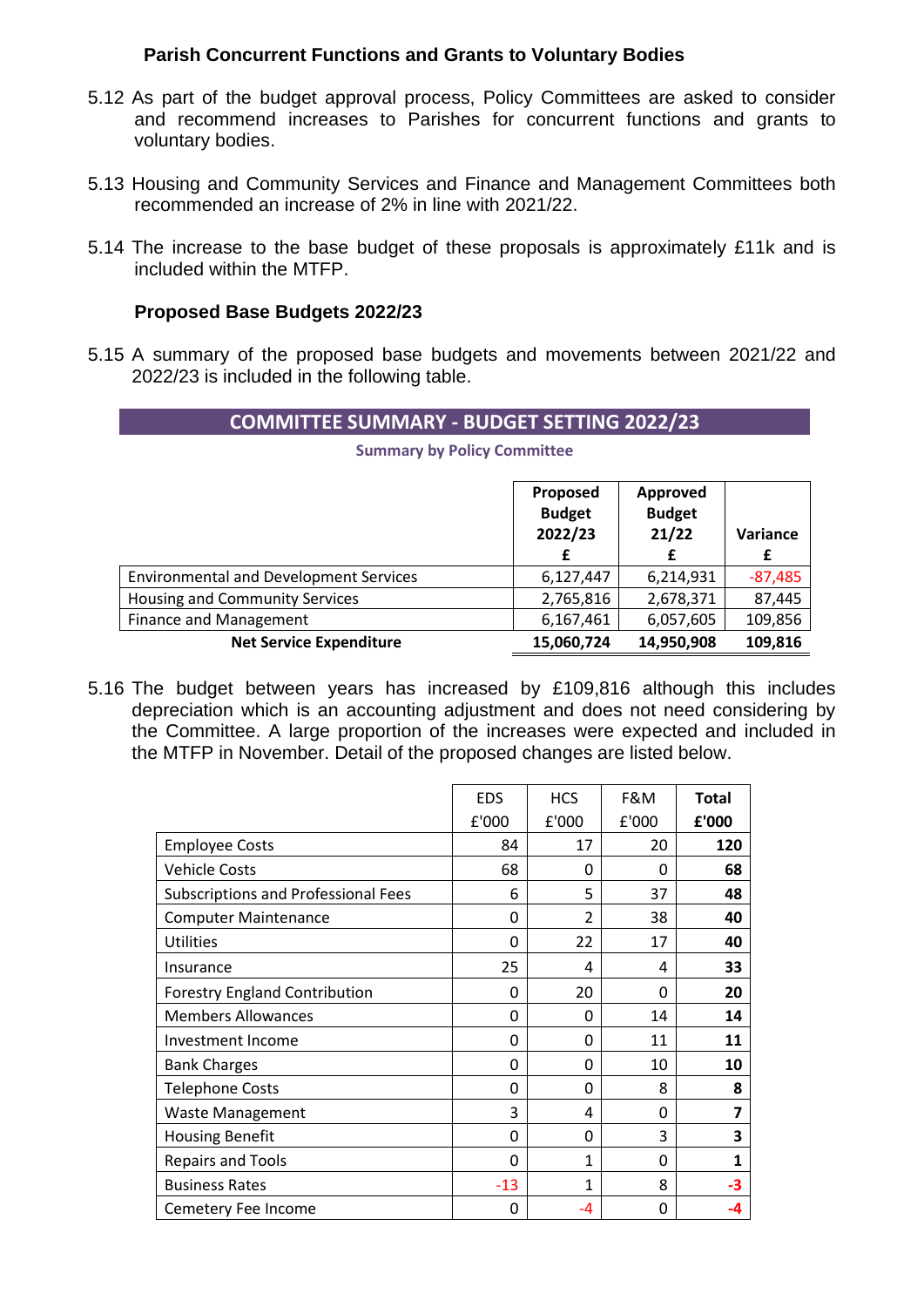| <b>Protective Clothing</b>              | 0      | 0     | -8    | -8     |
|-----------------------------------------|--------|-------|-------|--------|
| <b>Concessionary Fares</b>              | 0      | 0     | -9    | -9     |
| Canvas Reform                           | 0      | 0     | $-12$ | $-12$  |
| Printing, Postage, Books and Stationery | 0      | 0     | $-13$ | $-13$  |
| <b>Earmarked Reserves</b>               | $-72$  | 24    | 20    | $-28$  |
| <b>Grant Payments and Income</b>        | $-10$  | $-20$ | Ω     | $-30$  |
| <b>HRA Recharge</b>                     | -6     | 0     | $-34$ | $-40$  |
|                                         | 86     | 76    | 113   | 276    |
| Depreciation                            | $-174$ | 11    | -4    | $-167$ |
| <b>Base Budget Increase</b>             | -87    | 87    | 110   | 109    |

5.17 As noted previously, depreciation is an accounting adjustment totalling £167k. This decrease is due mainly for the aging vehicle fleet that are now fully depreciated. The actual base budget increase is £276k and a summary of the main movements are detailed in the following paragraphs.

## **Employee Costs**

- 5.18 There has been a large increase in Environmental and Development Services due mainly to the temporary posts recruited into the Planning team. These additional costs have however been offset by earmarked reserve drawdowns.
- 5.19 The budget has increased for incremental salary rises (£25k), regraded posts (£8k), the approved Housing restructure (£17k) and training (£9k). The MTFP included provision for all except the regraded posts.
- 5.20 Included within employee costs is an increase to medical fees of £5k to support employees through Occupational Health and counselling services when required. An increase in actual costs has been seen during the pandemic.
- 5.21 In addition, a reduction in salaries has been budgeted due to the three-year protection on regraded posts expiring in 2022/23 saving £15k.

#### **Vehicle Costs**

- 5.22 Due to the increase per litre of diesel during 2021/22, it is proposed to increase the expected cost for 2022/23. The budget is based on a price per litre of £1.16 (the Council pays a discounted rate in comparison to the forecourt) which is an increase of approximately £0.12 between years.
- 5.23 In addition, the usage of litres has been reduced by 10% in line with the approval to implement a route optimisation solution. Analysis on usage and cost will be completed quarterly and reported to Finance and Management Committee as part of the revenue monitoring cycle.
- 5.24 Spare parts have been increased in line with a provision included within the MTFP as costs were expected to increase as the vehicle fleet ages.
- 5.25 Vehicle hire increases were expected and reported within the Recycling report in August 2021 and were therefore included within the MTFP.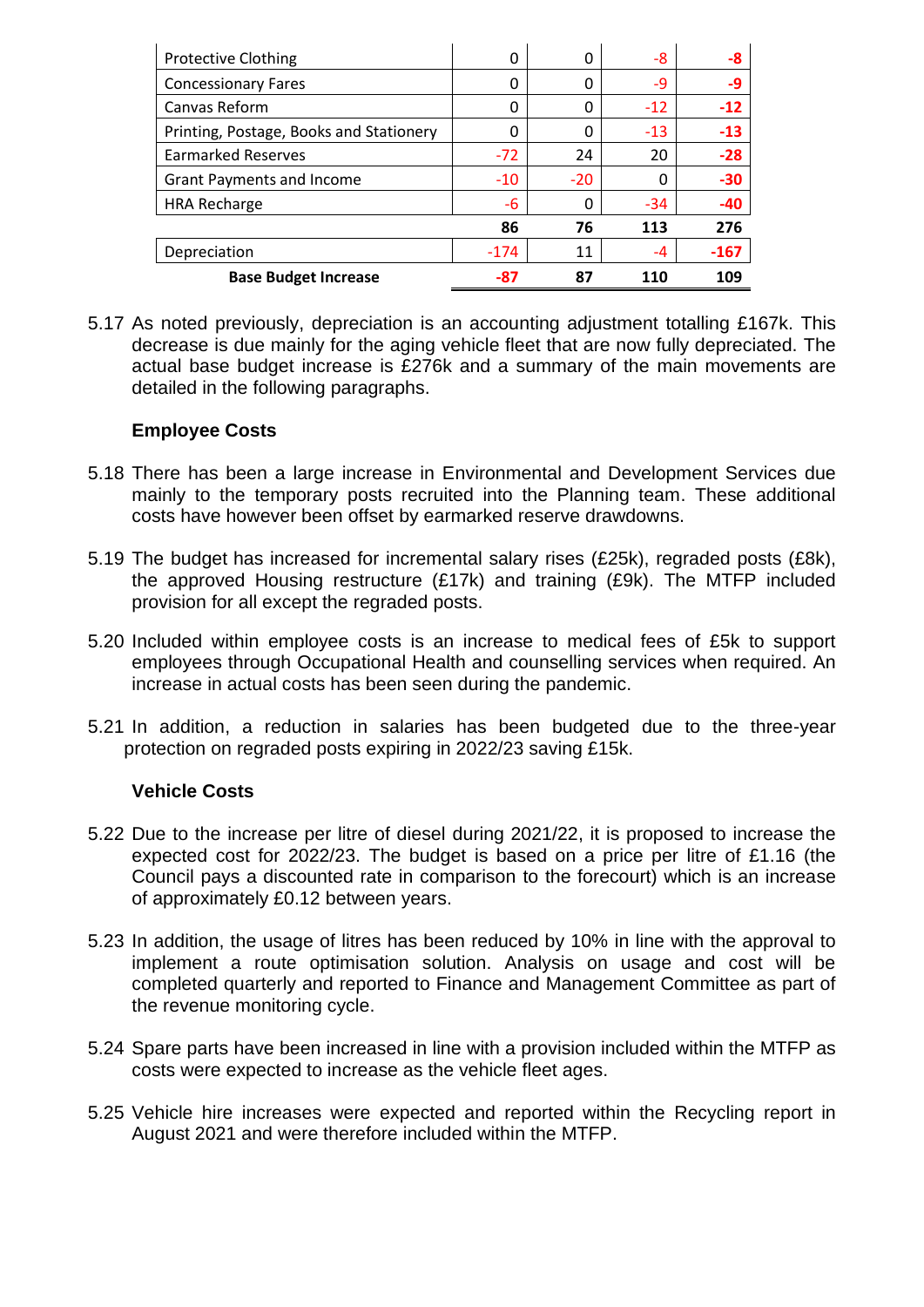#### **Subscriptions and Professional Fees**

- 5.26 An increase of £11k is proposed for Legal Services professional fees to enable external support where required. £5k of this additional budget has been transferred from Planning Services and reported to Environmental and Development Services Committee.
- 5.27 Additional handsets for Officers and Members of Soloprotect units costing £11k are included within the budget in 2022/23 to ensure safety when lone working.
- 5.28 The Council utilises Thomas Tests when recruiting to provide candidate profiles prior to interview. It is expected that recruitment will increase during 2022/23 and therefore the costs of this testing method is proposed to increase in line by £3k.
- 5.29 Internal Audit costs increase by inflation each year which is included within the MTFP. The proposed increased budget is £6k.
- 5.30 Vet and kennelling costs are expected to increase based on previous years activity and an increase of £7k has been included within the budget.
- 5.31 An increase of £4k has been proposed for the Route Optimisation software. Savings are expected from reduced litres of fuel but unfortunately this has been offset by the increased cost per litre of diesel.
- 5.32 Subscription increases are budgeted at an additional £12k for 2022/23. Of this, £3k relates to an additional subscription for Finance for forum and technical updates from CIPFA and £6k for the Homelessness service due to a specific agreement with Derby City Council for their Decent and Safe Homes (DASH). The inflationary increase for renewed subscriptions is included within the MTFP of £3k which is slightly less than the proposed budget.

#### **Computer Maintenance**

- 5.33 A charge for complying with payment card industry regulations of £17k has now been included within the budget after being reported to the Committee in January 2021. This was expected and included within the MTFP reported in November.
- 5.34 Additional software has been purchased to keep a centralised record of all drivers using Council vehicles at a cost of £2k. This enables checks to reduce the risk of unqualified or disqualified drivers using Council vehicles.
- 5.35 Microsoft licence costs are expected to increase by approximately £28k between 2021/22 and 2022/23. After review on the budgets already in place, contingencies previously included have now been removed meaning the overall additional cost will be approximately £9k.
- 5.36 As part of the move to working from home, scanners required by the Elections team were not compatible with the new laptops issued or Windows 365. An additional licence was required from Microsoft to enable the scanners to work at an annual cost of £5k. The cost has been incurred in 2021/22 and will now be included within future budgets
- 5.37 Smaller inflationary increases have been updated within the budget of approximately £7k and these were expected and included within the MTFP in November.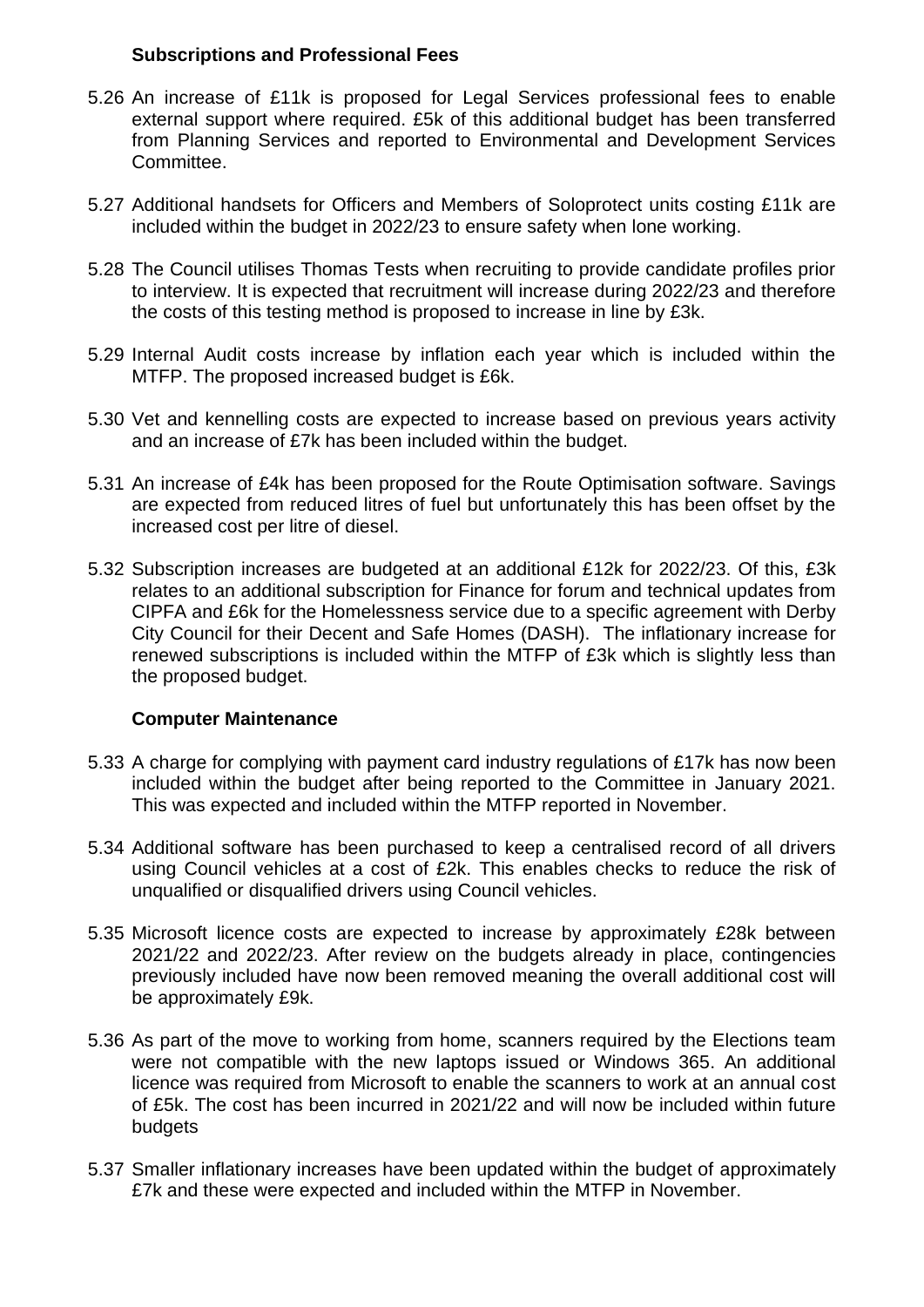#### **Utilities**

- 5.38 The increase for utilities is in relation to the Leisure Centres (£19k) and Public Buildings (£11k).
- 5.39 The Council is not charged directly for the Leisure Centres but through a recharge mechanism from the Council's contractor, Active Nation. Contractually, the base line tariff and usage rates were set on commencement of the contract eleven years ago. Market conditions have seen the tariff charges increase and efficiencies of the contractor have seen a decrease in usage. The Council is subject to a charge if the contractor consumes less electricity and gas and is subject to a charge for any increase above the base tariff. The increase is a prudent assessment, and the actual costs are not expected to be this high.
- 5.40 Public Buildings costs are expected to increase due to the gas provider used by the Council going into administration. After a review of the marketplace the costs in this area appear to be significantly higher and therefore an increased budget is proposed.
- 5.41 An increase of £2k for inflation was included within the MTFP which is short of the proposed budget.

#### **Insurance**

5.42 Insurance cover is an overall increase to the Council of £48k between 2021/22 and 2022/23. The General Fund increase is £33k. The increase is due to varying reasons across all policies held, the main one being vehicle insurance of £26k.

#### **Investment Income**

5.43 The reduction expected on investment income is in line with the MTFP as reported in November and is due to interest rates falling and likely lower levels of cash. However, this will be kept under review in line with interest rate increases as potential additional investment income would be a benefit to the MTFP.

#### **Member's Allowances**

5.44 The remuneration review was reported to Full Council in July 2020 and included an increase on allowances that are to be phased over a three-year period. This additional cost was included in the updated MTFP.

#### **Forestry England Contribution**

- 5.45 On transfer of Rosliston Forestry Centre to the Council from the previous contractor in 2018, Forestry England agreed to contribute £20k per annum towards the management of the site whilst the Council reviewed options.
- 5.46 Forestry England (FE) informed the Council earlier in 2021 that they were no longer going to continue providing any contribution towards the site and therefore the budget has now been removed. The impact of this decision will affect the current financial year as £20k was included as part of the budget process for 2021/22 and FE have agreed to pay a reduced sum of £6k. The reduction in income has been included in the MTFP for 2021/22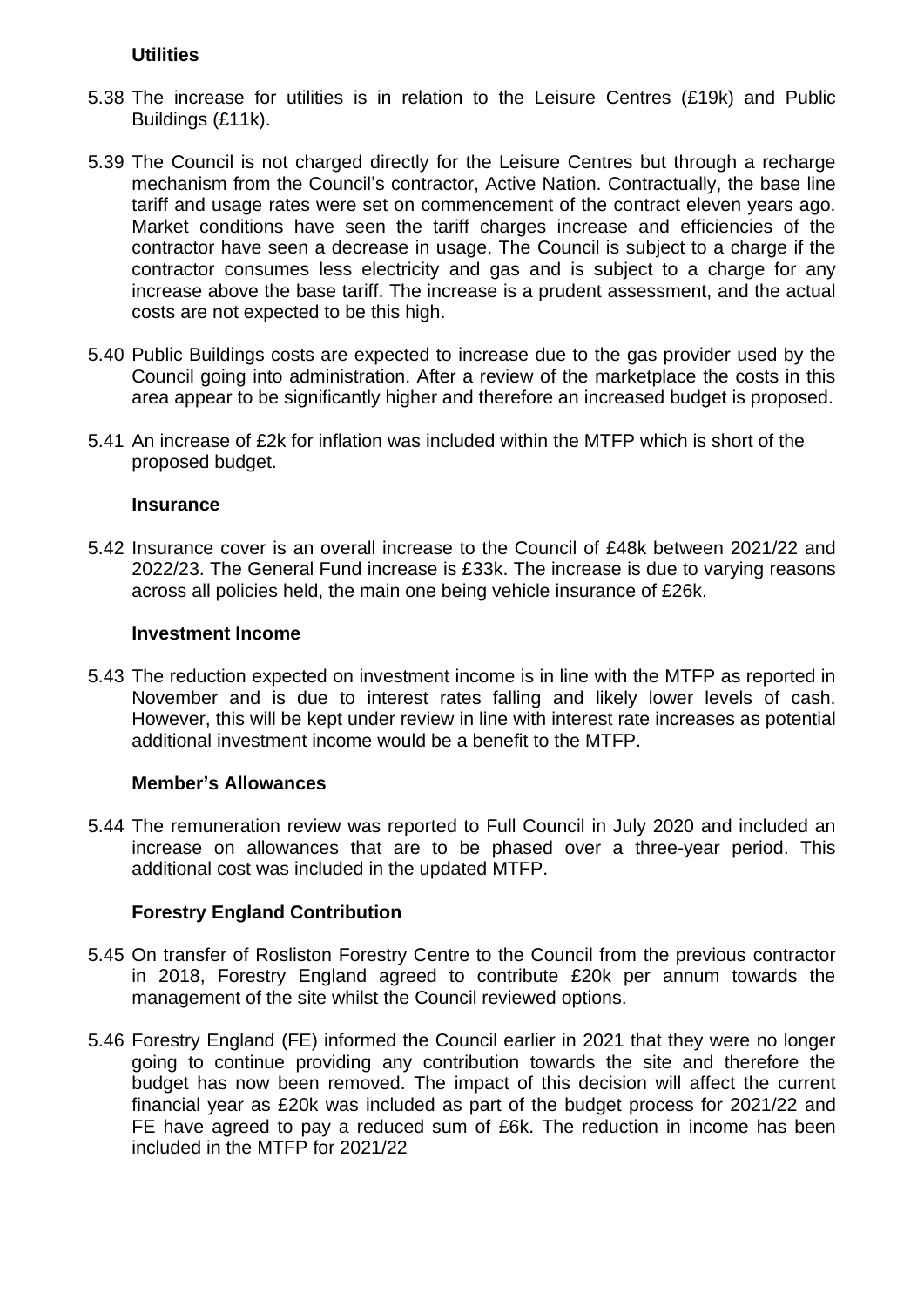### **HRA Recharges**

5.47 The total impact of the increase in HRA recharges is £40k and after a full review of all charges, the following table details the movement by service area.

|                                                  | <b>Movement</b><br>£'000 |
|--------------------------------------------------|--------------------------|
| <b>Head of Corporate Property</b>                | 4                        |
| <b>Head of Customer Services</b>                 | -1                       |
| Head of Organisational Development & Performance | $-2$                     |
| Strategic Director (Corporate Resources)         | $-3$                     |
| Head of Legal & Democratic                       | $-6$                     |
| <b>Trade Waste</b>                               | -6                       |
| Head of Business Change & ICT                    | -8                       |
| Head of Finance                                  | $-17$                    |
|                                                  |                          |

5.48 The main increase is from Finance which is based on transactional volumes and cash responsibility.

#### **Grant Payments and Income**

- 5.49 A budget for grant payments in Planning Policy of £10k has been included for a number of years but has not actually been utilised since 2013. There are no plans to spend in 2022/23 and it is therefore proposed to remove this budget going forwards.
- 5.50 Affiliations with schools are expected to increase in 2022/23 and an increased budget of £20k is proposed. The increase in income is offset by the reduction in reserve funding and so is not a benefit overall to the General Fund.

#### **Earmarked Reserve Funding**

- 5.51 As noted earlier in the report, an increase in the reserve drawdown has been budgeted for the Planning service to support the increase in temporary staffing costs approved by the Committee during 2021.
- 5.52 The main reduction in funding for Housing and Community Services is due to the increased grant receipt expected from the affiliation with schools as noted at 5.48.
- 5.53 There is a reduction in reserve funding proposed in 2022/23 for Finance and Management due to a lower cost for processing forms for Housing Benefits and the Fraud partnership.

#### **Printing, Postage, Stationery and Books**

- 5.54 Printing is proposed to increase by £4k between years due to the additional requirement of the Communications team. This team has never previously had a budget for printing but there is always a level of expenditure incurred each year.
- 5.55 Postage is proposed to decrease by £9k in Customer Services after review of the costs incurred over the last two years. Additional postage for new properties receiving Council Tax bills has been considered in the budget but a reduction still appears likely.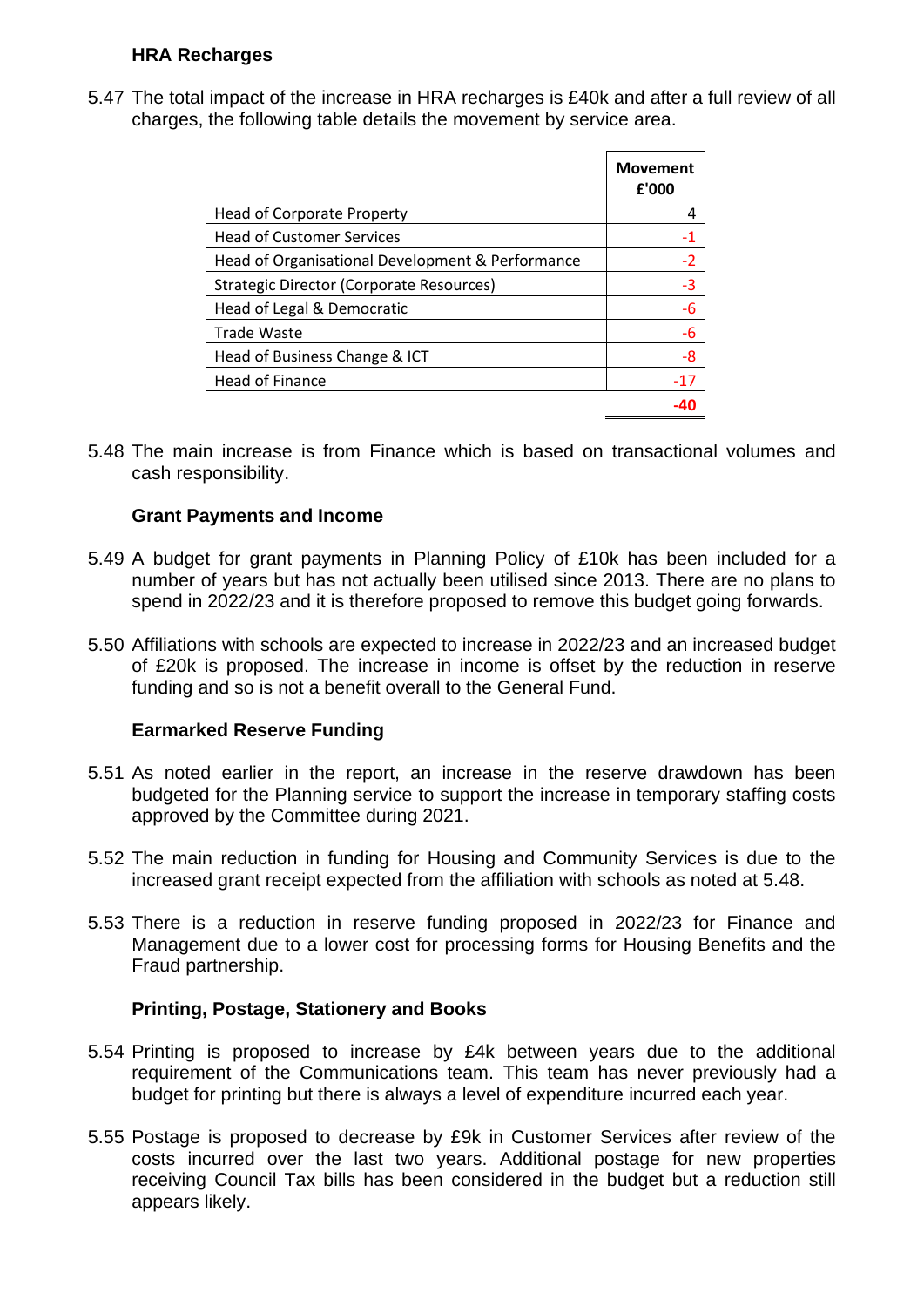5.56 Books are proposed to reduce by £4k mainly in Legal Services as publications are now online and updates are no longer paid for. Stationary costs have been reviewed over the last three years and are not expected to return to pre-covid levels due to staff not being in the offices full time so a reduction of £4k is proposed

### **Canvas Reform**

5.57 Due to the reform of canvassing requirements, the Council is no longer expected to send a registration form to every household annually if the residents are already registered for Elections purposes. This brings a saving on printing (£15k), postage (£10k) but also a grant income loss from the Cabinet Office (£10k).

## **6.0 Financial Risk Analysis**

6.1 In addition to the cost pressures noted in section 5, as part of the base budget review, each Committee identified several risk areas. The main issues are detailed in the following table.

| <b>Risk</b>            | <b>Issue / Potential Effect</b>                                                                                                                                                                            | <b>Mitigating Action</b>                                                                                                                                                                                                                                    |
|------------------------|------------------------------------------------------------------------------------------------------------------------------------------------------------------------------------------------------------|-------------------------------------------------------------------------------------------------------------------------------------------------------------------------------------------------------------------------------------------------------------|
| Reduction in<br>Income | Budgeted income from Planning,<br>Licensing etc. totals £1.5m is not<br>sustainable                                                                                                                        | budgets reflect<br>Base<br>actual<br>income but remain prudent. This<br>report contains detail on changes<br>anticipated income<br>and is<br>in<br>marketplace<br>based<br>on<br>known<br>conditions                                                        |
| Recycling              | The service went out to tender in<br>2021/22<br>with<br>risk<br>share<br>a<br>being<br>in place from<br>contract<br>2021.<br>Collection<br>October<br>0f<br>waste is now in-house.                         | An additional budget of £100k has<br>been implemented for collection of<br>waste with a further provision of<br>£50k per annum being set-aside<br>in the MTFP.                                                                                              |
| Transport              | With the increase of the vehicle<br>fleet due to the Recycling service<br>vehicle<br>being<br>in-house,<br>management arrangements for<br>the Council's Operating licence<br>may be inadequate             | A review on the management<br>process is underway and it is<br>likely that an inspection pit costing<br>approximately £60k is required.<br>This is included as a provision in<br>the MTFP.                                                                  |
| Land<br>Charges        | The service is currently being<br>managed by Lichfield District<br>Council<br>due<br>having<br>to<br>no<br>internally<br>at<br>resource<br>a<br>significantly larger cost than the<br>savings on vacancies | At the Finance and Management<br>Committee in November, it was<br>proposed to create a provision of<br>£100k for 2021/22 and 2022/23 in<br><b>MTFP</b><br>whilst<br>plan<br>the<br>a<br>is<br>developed<br>for<br>longer-term<br>management of the service. |
| Growth                 | The Council's MTFP identifies<br>underlying cost pressures yet to<br>surface as a risk due to pressure<br>from residential development.                                                                    | A provision for growth has been<br>set-aside in the MTFP each year<br>over the life of the Plan and this is<br>kept under review. In addition, the<br>Council can put some reliance on<br>S106 maintenance contributions<br>to meet additional costs        |
| External               | Concern over audit resource and                                                                                                                                                                            | It is likely that the Council will                                                                                                                                                                                                                          |
| Audit                  | scope of auditing requirements                                                                                                                                                                             | have to fund at least an additional                                                                                                                                                                                                                         |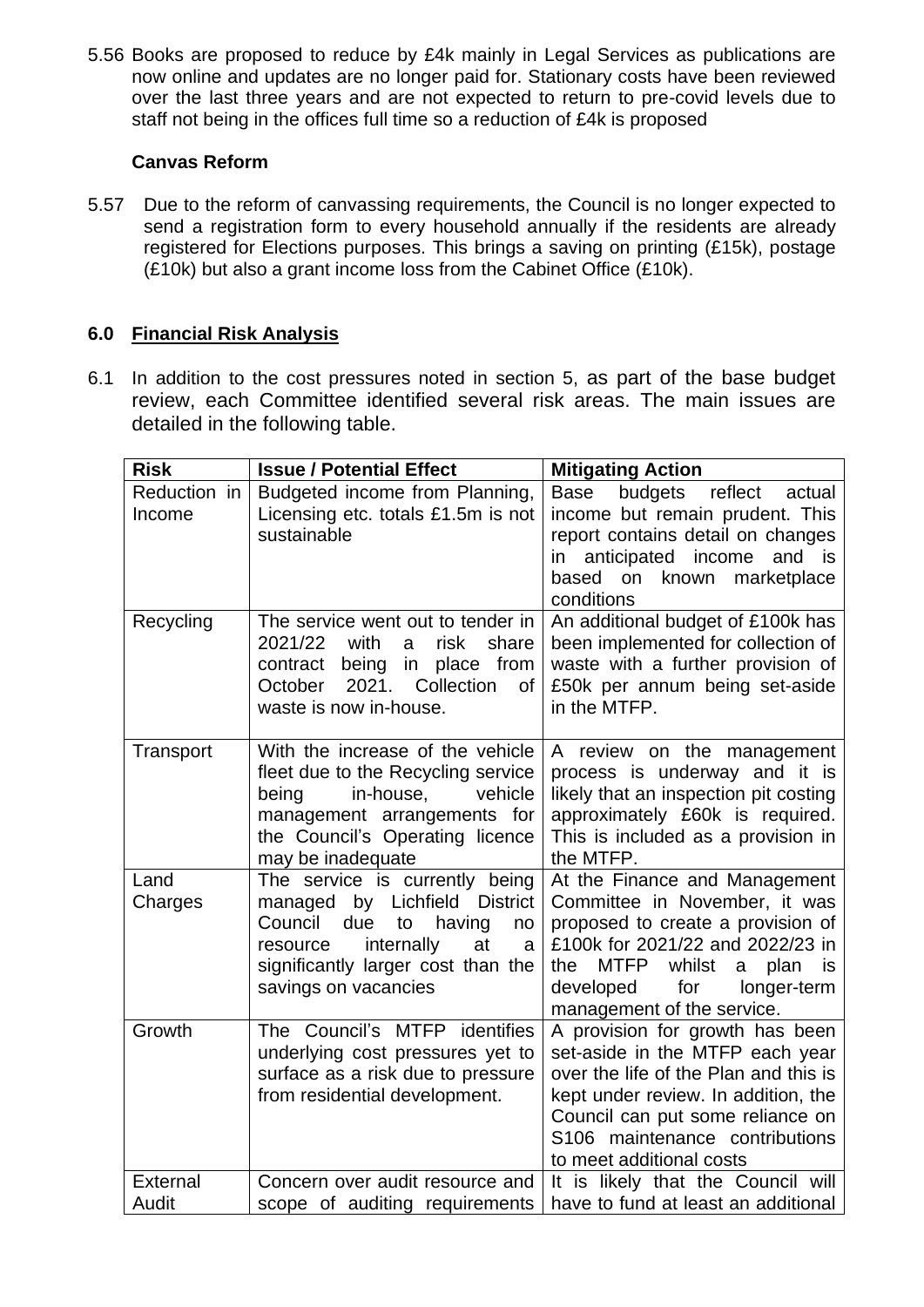|                     | under accounting standards has<br>resulted in a review by the Public<br><b>Sector Audit Appointments</b>     | £20k per annum for external audit.<br>This has been updated in the<br>MTFP.                                                                                                                                                           |
|---------------------|--------------------------------------------------------------------------------------------------------------|---------------------------------------------------------------------------------------------------------------------------------------------------------------------------------------------------------------------------------------|
| Parish<br>Growth    | Additional Concurrent Function<br>claims may become payable if<br>Parishes form a Meeting<br>or -<br>Council | An update to the MTFP<br>now<br>includes provision for this into the<br>future with a specific provision for<br>Drakelow who have put forward a<br>Precept request for the first time<br>in 2022/23                                   |
| External<br>funding | As detailed in the report, several<br>services are reliant on external<br>contributions and reserve funding  | Earmarked reserves to maintain<br>spending over several<br>years.<br>These reserves are<br>currently<br>estimated to remain at £1.1m by<br>2023 but the reserve position is<br>continually kept under review with<br>service managers |

6.2 Provisions for risks are made within the MTFP where the impact can be measured or estimated. A risk not included in the above analysis is included as a potential loss of income within the MTFP and is detailed below.

## **Factory Premises, Hearthcote Road**

- 6.3 The tenant of the above property has an option to break the lease on 24 March 2023, subject to six months' written notice. If the break is exercised, it is unlikely that the property could be let in the short-term. This is due to the overall size and configuration of the buildings at the property which could make it unattractive to a single occupier.
- 6.4 Rental income of £196k per annum is currently paid by the tenant and the potential loss of income has been included in the MTFP.

#### **7.0 Financial Implications**

7.1 Detailed in the report.

#### **8.0 Corporate Implications**

#### **Employment Implications**

8.1 None.

**Legal Implications**

8.2 None.

## **Corporate Plan Implications**

8.3 The proposed budgets and spending provide the financial resources to enable many of the on-going services and Council priorities to be delivered.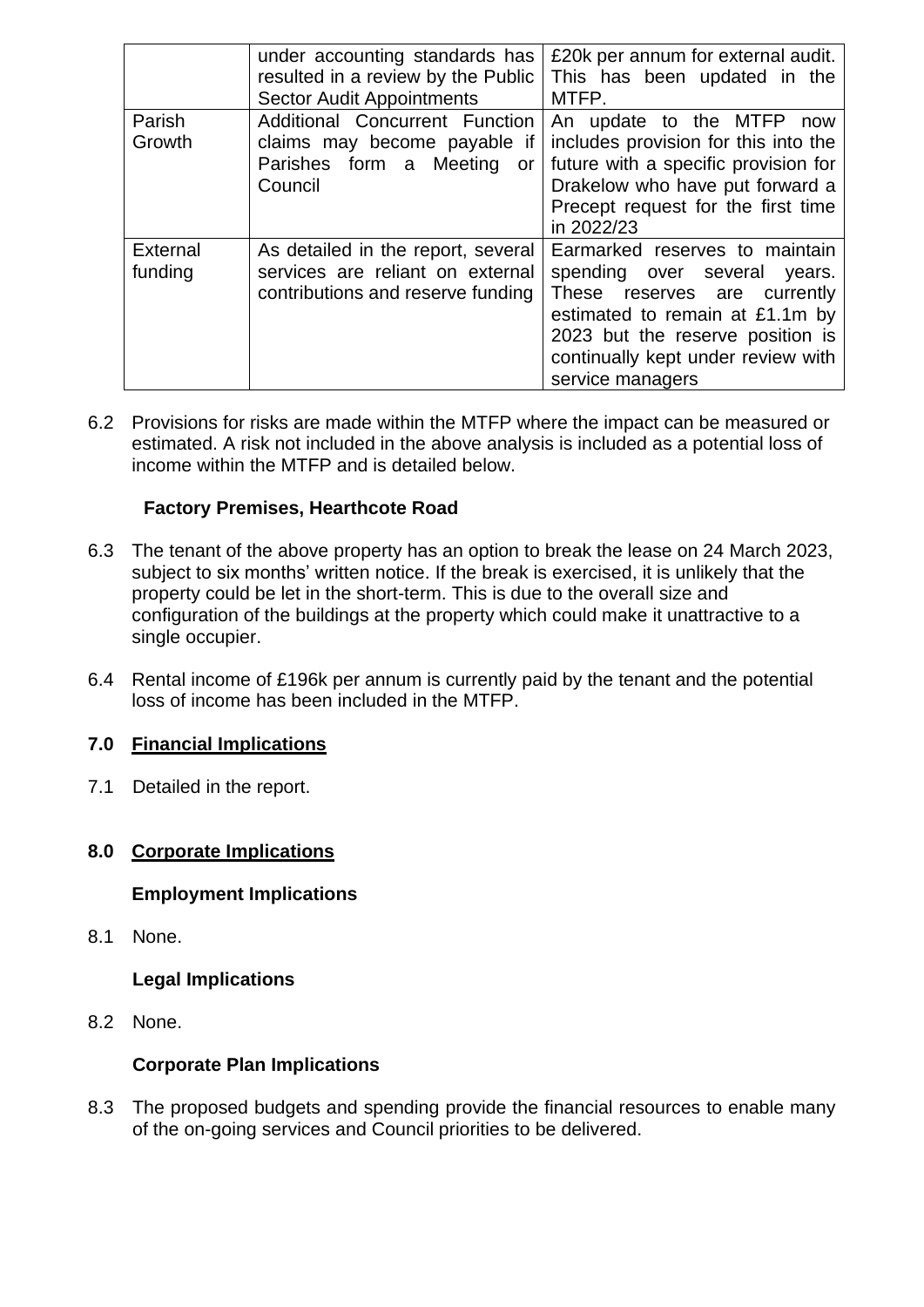### **Risk Impact**

8.4 The Financial Risk Register is detailed within the Medium-Term Financial Plan, but individual Committee risks are listed in Section 6.

## **9.0 Community Impact**

#### **Consultation**

- 9.1 The Council is statutorily required to consult on its budget proposals, prior to setting the annual Council Tax rate, with the local business and community sector. The Council has an established process in place to meet this requirement. Consultation takes place for approximately four weeks following approval of the draft budget proposals by Finance and Management Committee in January each year. Any feedback is reported to the Council as part of the final approval process.
- 9.2 There is no statutory requirement to consult with residents or other stakeholders, although it is considered good practice to do so. Traditionally, the Council has disseminated proposals through Area/Community Forums and via a presentation at the South Derbyshire Partnership Board. Many authorities do consult formally regarding their budget proposals and medium-term financial plans prior to setting budgets, using panels, representative groups, etc. as a way of fully engaging local people.

## **Equality and Diversity Impact**

9.3 None.

**Social Value Impact**

9.4 None.

## **Environmental Sustainability**

9.5 None.

#### **10.0 Conclusions**

10.1 That the proposed base budgets are scrutinised and approved to provide financial resources for continuation of service delivery.

#### **11.0 Background Papers**

11.1 None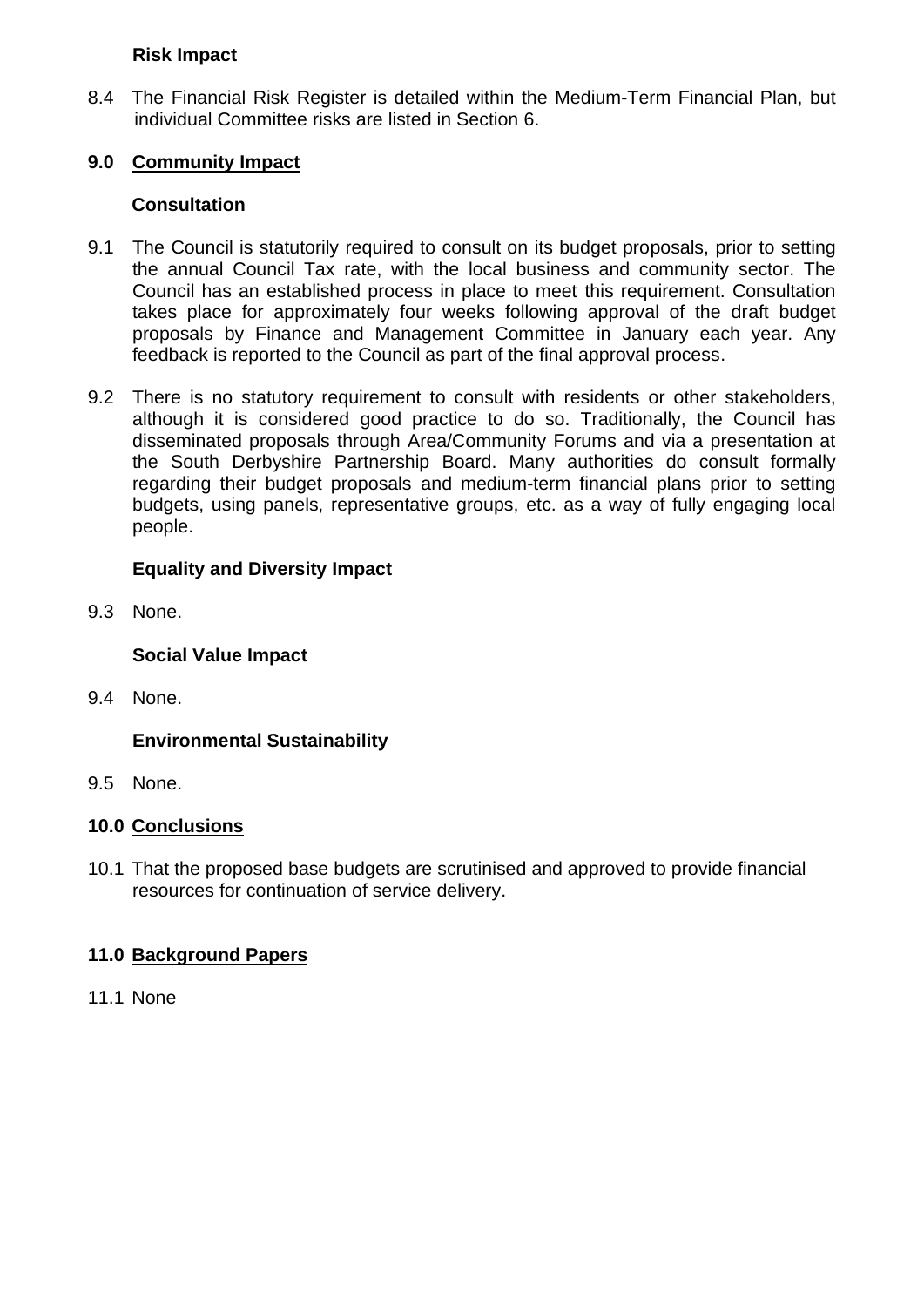#### **COUNCIL TAX SETTING APPENDIX 1**

| <u>coonte i avec i ilito</u>         |              | ALL-LIVED 1  |              |              |              |
|--------------------------------------|--------------|--------------|--------------|--------------|--------------|
|                                      | 2022.23      | 2023.24      | 2024.25      | 2025.26      | 2026.27      |
|                                      |              |              |              |              |              |
| Council Tax @ 1.95% Increase         | $-6.284.747$ | $-6.554.928$ | $-6.833.257$ | $-7.128.505$ | $-7.432.669$ |
| Council Tax @ £5 Increase in 2022/23 | $-6.348.049$ | $-6.620.951$ | $-6.902.083$ | $-7.200.305$ | $-7.507.533$ |
| <b>Revenue Increase</b>              | $-63.301$    | $-66.023$    | $-68.826$    | $-71.800$    | $-74.864$    |
|                                      |              |              |              |              |              |

| $\sim$<br>ה ה<br>ю<br><b>General Reserve Balance</b><br>,,,,<br>$\overline{\phantom{a}}$<br>.nu<br>ייטר.<br>2.123.330 |
|-----------------------------------------------------------------------------------------------------------------------|
|-----------------------------------------------------------------------------------------------------------------------|

|                                        | 2022.23      | 2023.24      | 2024.25      | 2025.26      | 2026.27      |
|----------------------------------------|--------------|--------------|--------------|--------------|--------------|
|                                        | £            |              |              |              |              |
| Council Tax @ 1.95% Increase           | $-6,284,747$ | $-6,554,928$ | $-6,833,257$ | $-7,128,505$ | $-7,432,669$ |
| Council Tax @ 2.5% Increase in 2022/23 | $-6,318,652$ | $-6,590,291$ | $-6,870,121$ | $-7,166,962$ | $-7,472,767$ |
| <b>Revenue Increase</b>                | $-33.905$    | $-35.363$    | $-36.864$    | $-38.457$    | $-40.098$    |
|                                        |              |              |              |              |              |
| <b>General Reserve Balance</b>         | $-9,947,182$ | $-7,326,657$ | $-4,407,582$ | $-1,130,260$ | 2,283,686    |

|                                        | 2022.23      | 2023.24      | 2024.25      | 2025.26    | 2026.27    |
|----------------------------------------|--------------|--------------|--------------|------------|------------|
|                                        |              |              |              |            |            |
| Council Tax @ 1.95% Increase           | $-6.284.747$ | $-6.554.928$ | $-6.833.257$ | -7.128.505 | -7.432.669 |
| Council Tax @ 1.5% Increase in 2022/23 | $-6.257.007$ | $-6.525.995$ | $-6.803.095$ | -7.097.040 | -7,399,862 |
| <b>Revenue Reduction</b>               | 27.740       | 28.933       | 30.162       | 31.465     | 32.807     |

| <b>General Reserve Balance</b> | -9.885.536 L |  | $-7,200,716$ $-4,214,616$ | -867,372 | 2,619,479 |
|--------------------------------|--------------|--|---------------------------|----------|-----------|
|--------------------------------|--------------|--|---------------------------|----------|-----------|

|                                        | 2022.23      | 2023.24      | 2024.25      | 2025.26      | 2026.27      |
|----------------------------------------|--------------|--------------|--------------|--------------|--------------|
|                                        | £            |              |              |              |              |
| Council Tax @ 1.95% Increase           | $-6,284,747$ | -6,554,928   | $-6.833.257$ | $-7,128,505$ | $-7,432,669$ |
| Council Tax @ 1.0% Increase in 2022/23 | $-6,226,184$ | $-6,493,848$ | $-6,769,583$ | $-7,062,080$ | $-7,363,410$ |
| <b>Revenue Reduction</b>               | 58.563       | 61.081       | 63.674       | 66.426       | 69,260       |
|                                        |              |              |              |              |              |

| l Reserve Balance<br>General | $\overline{\phantom{a}}$ | $\overline{ }$ | $\mathcal{L}$ |  | 707<br>$\sim$ $\sim$ $\sim$<br>576.'<br>. 181 |
|------------------------------|--------------------------|----------------|---------------|--|-----------------------------------------------|
|------------------------------|--------------------------|----------------|---------------|--|-----------------------------------------------|

|                                | 2022.23      | 2023.24      | 2024.25      | 2025.26      | 2026.27      |
|--------------------------------|--------------|--------------|--------------|--------------|--------------|
|                                |              |              |              |              |              |
| Council Tax @ 1.95% Increase   | $-6,284,747$ | $-6,554,928$ | $-6,833,257$ | $-7,128,505$ | $-7,432,669$ |
| Council Tax Freeze in 2022/23  | -6,164,539   | $-6,429,552$ | $-6,702,557$ | $-6,992,158$ | $-7,290,505$ |
| <b>Revenue Reduction</b>       | 120.209      | 125.376      | 130.700      | 136.347      | 142.165      |
|                                |              |              |              |              |              |
| <b>General Reserve Balance</b> | $-9,793,068$ | $-7,011,805$ | $-3,925,166$ | -473.040     | 3,123,169    |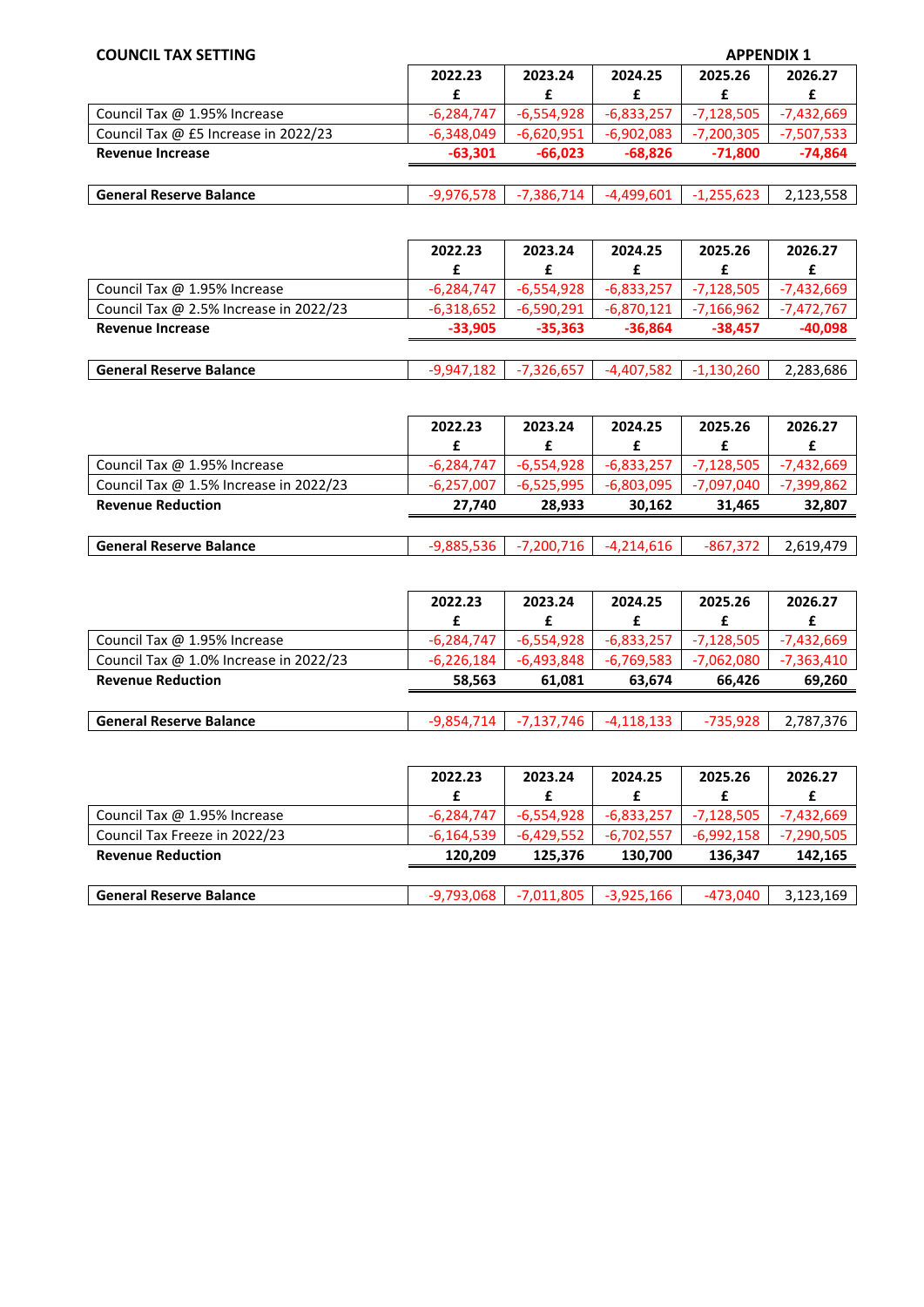**APPENDIX 2**

**GENERAL FUND MEDIUM TERM FINANCIAL PLAN BUDGET & PROJECTION as at FEBRUARY 2022**

|                                                                        | Approved<br><b>Budget</b> | Proposed<br><b>Budget</b> | Projection   | Projection   | Projection   | Projection   |
|------------------------------------------------------------------------|---------------------------|---------------------------|--------------|--------------|--------------|--------------|
|                                                                        |                           | £                         | £            | £            | £            |              |
|                                                                        | 2021.22                   | 2022.23                   | 2023.24      | 2024.25      | 2025.26      | 2026.27      |
| <b>BASE BUDGET</b>                                                     |                           |                           |              |              |              |              |
| Environmental & Development                                            | 6,227,089                 | 6,127,447                 | 6,459,707    | 6,648,845    | 6,841,902    | 7,042,482    |
| Housing & Community                                                    | 2,650,462                 | 2,765,816                 | 2,871,210    | 2,924,361    | 2,978,079    | 3,048,401    |
| Finance & Management                                                   | 6,038,722                 | 6,167,461                 | 6,307,621    | 6,475,909    | 6,645,992    | 6,818,113    |
| <b>Net Service Expenditure</b>                                         | 14,916,273                | 15,060,724                | 15,638,538   | 16,049,115   | 16,465,973   | 16,908,996   |
| <b>Accounting Adjustments</b>                                          |                           |                           |              |              |              |              |
| Reverse out Depreciation                                               | $-1,435,413$              | $-1,268,382$              | $-1,268,382$ | $-1,268,382$ | $-1,268,382$ | $-1,268,382$ |
| Minimum Revenue Provision (MRP)                                        | 181,932                   | 174,654                   | 167,668      | 160,962      | 154,523      | 148,342      |
| Voluntary Revenue Provision (VRP - Recycling Bins & Grove Active Zone) | 75,891                    | 20,556                    | 20,556       | 1,639        | 0            | $\Omega$     |
|                                                                        | 13,738,682                | 13,987,551                | 14,558,379   | 14,943,334   | 15,352,114   | 15,788,956   |
| <b>Add: Known Variations</b>                                           |                           |                           |              |              |              |              |
| Vehicle Maintenance Plan (Tyres and Spare Parts)                       | $\Omega$                  | $\Omega$                  | 25,000       | 30,000       | 40,000       | 55,000       |
| Operational Services - Allocated Growth Excluded from Base Budget      | 243,274                   | 146,652                   | 382,329      | 160,367      | 164,376      | 168,486      |
| <b>Growth Provision Drawdown</b>                                       | $\Omega$                  | $\Omega$                  | $-172,294$   | $\Omega$     | $\Omega$     | 0            |
| Land Charges Service Review Provision                                  | 100,000                   | 100,000                   | $\mathbf{0}$ | $\Omega$     | $\Omega$     | $\mathsf{O}$ |
| Public Sector Audit Appointments - Additional External Audit Fees      | 20,000                    | 20,000                    | 20,000       | 20,000       | 20,000       | 20,000       |
| <b>Drakelow Concurrent Functions</b>                                   | $\Omega$                  | 2,185                     | 2,229        | 2,273        | 2,319        | 2,365        |
| Operating Licence Inspection Pit                                       | 60,000                    | 0                         | 0            | 0            | 0            | 0            |
| Income Loss - Forestry England Reported January 2022                   | 14,000                    | $\mathbf 0$               | 0            | $\mathbf 0$  | 0            | 0            |
| Licensing Posts Regrade - approved July 2021                           | 2,445                     | $\mathbf 0$               | $\mathsf 0$  | $\Omega$     | 0            | $\mathsf 0$  |
| PCI Compliance Reported January 2021                                   | 17,235                    | $\Omega$                  | $\mathbf{0}$ | $\Omega$     | $\Omega$     | $\Omega$     |
| Parish Concurrent Functions and Grants to Voluntary Bodies             | 13,488                    | 10,452                    | 10,661       | 10,874       | 11,092       | 11,313       |
| Driver and Mechanic Incentive Payment                                  | 33,350                    | 33,350                    | $\mathbf 0$  | $\Omega$     | 0            | $\mathbf 0$  |
| Route Optimisation Potential Project Delay                             | $\Omega$                  | 43,235                    | $\mathsf 0$  | $\mathbf 0$  | 0            | 0            |
| Local Plan Review                                                      | 15,000                    | 15,000                    | $\mathbf 0$  | $\Omega$     | 0            | $\mathbf 0$  |
| <b>Potential Pay Award</b>                                             | 151,173                   | 156,385                   | 160,295      | 164,302      | 168,410      | 172,620      |
| <b>Incremental Salary Increases</b>                                    | $\mathbf 0$               | $\Omega$                  | 18,425       | 6,671        | 2,253        | $\Omega$     |
| Investment Income                                                      | $\Omega$                  | $\Omega$                  | 51,000       | 68,040       | 70,000       | 70,000       |
| Administration of Childcare Vouchers                                   | 1,750                     | 1,750                     | 1,750        | 1,750        | 1,750        | 1,750        |
| Potential Cost of New Waste Disposal Site                              | $\mathbf 0$               | 47,560                    | 49,938       | 52,435       | 55,057       | 57,809       |
| Potential Loss of Industrial Unit Income                               | $\Omega$                  | 0                         | 196,500      | 196,500      | 196,500      | 196,500      |
| Pension Earmarked Reserve Drawdown                                     | $-41,122$                 | $-43,589$                 | $-6,783$     | 0            | 0            | 0            |
| District Election May 2023                                             | 0                         | 0                         | 125,000      | 0            | 0            | 0            |
| <b>TOTAL ESTIMATED SPENDING</b>                                        | 14,369,275                | 14,520,532                | 15,422,429   | 15,656,546   | 16,083,869   | 16,544,799   |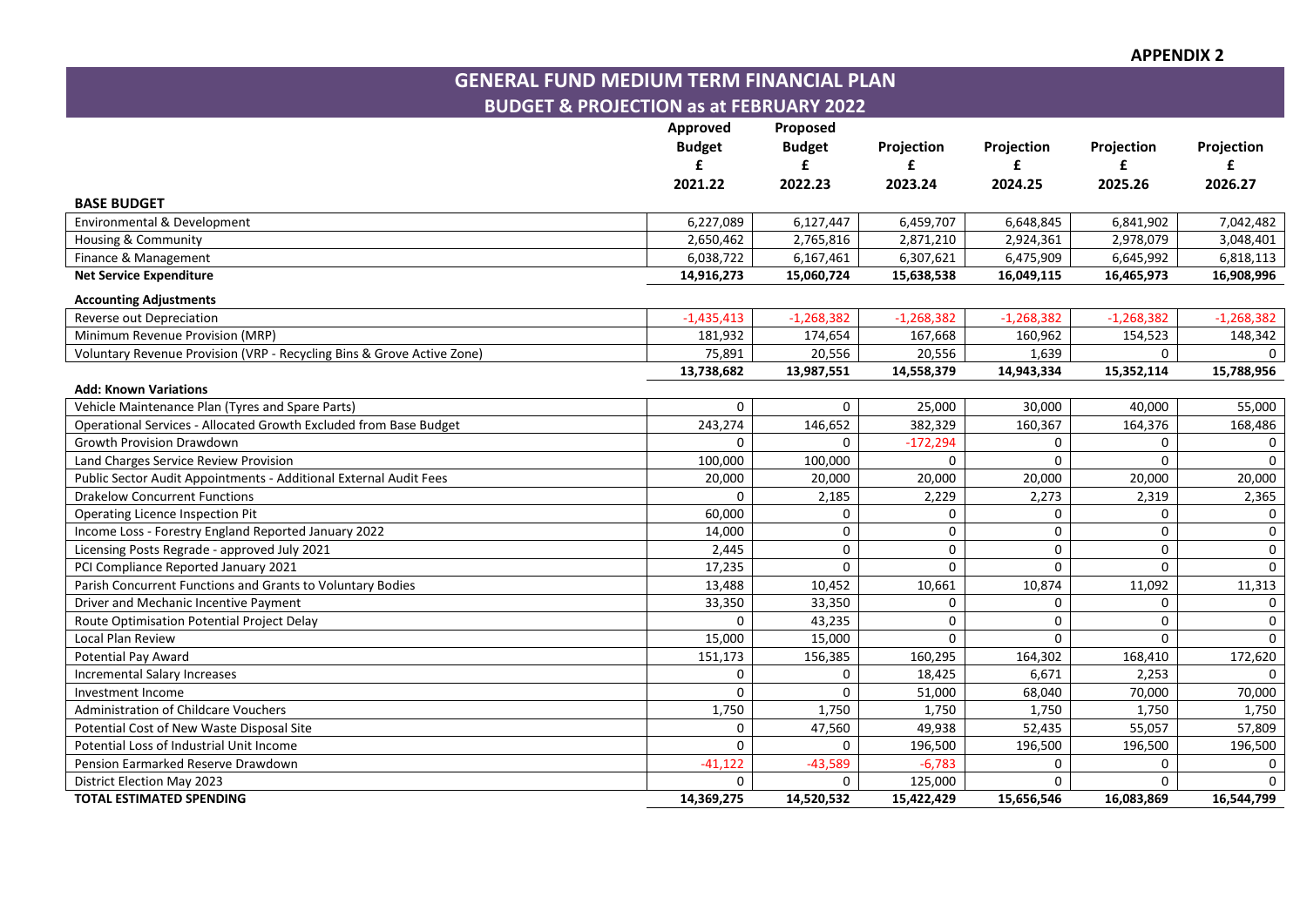## **GENERAL FUND MEDIUM TERM FINANCIAL PLAN BUDGET & PROJECTION as at FEBRUARY 2022**

|                                                        | Approved<br><b>Budget</b><br>£ | Proposed<br><b>Budget</b><br>£ | Projection<br>£ | Projection<br>£ | Projection<br>£ | Projection<br>£ |
|--------------------------------------------------------|--------------------------------|--------------------------------|-----------------|-----------------|-----------------|-----------------|
|                                                        | 2021.22                        | 2022.23                        | 2023.24         | 2024.25         | 2025.26         | 2026.27         |
| <b>Provisions</b>                                      |                                |                                |                 |                 |                 |                 |
| Provision for Employer's NIC on "off-payroll" payments | 10,000                         | 10,000                         | 10,000          | 10,000          | 10,000          | 10,000          |
| Contingent Sum - Growth                                | 32,630                         | 160,000                        | 105,000         | 143,254         | 143,144         | 113,144         |
| New Parishes - Concurrent Functions                    | 0                              | 0                              | 2,500           | 5,000           | 10,000          | 15,000          |
| Waste and Recycling                                    | 50,000                         | 50,000                         | 50,000          | 50,000          | 50,000          | 50,000          |
| <b>TOTAL PROJECTED SPENDING</b>                        | 14,461,905                     | 14,740,532                     | 15,589,929      | 15,864,800      | 16,297,013      | 16,732,943      |
| <b>FINANCING</b>                                       |                                |                                |                 |                 |                 |                 |
| <b>Business Rates Retention</b>                        | $-3,779,996$                   | $-3,795,025$                   | $-3,795,025$    | $-3,795,025$    | $-3,795,025$    | $-3,795,025$    |
| <b>Services Grant Allocation</b>                       | 0                              | $-173,984$                     | $\mathbf 0$     | $\mathbf 0$     | $\mathbf 0$     | $\mathbf 0$     |
| Lower Tier Services Grant Allocation                   | $-519,414$                     | $-291,393$                     | $-3,045,089$    | $-2,740,580$    | $-2,524,205$    | $-2,524,205$    |
| New Homes Bonus                                        | $-3,381,317$                   | $-3,018,486$                   | $\Omega$        | $\Omega$        | $\Omega$        | $\Omega$        |
| Council Tax Income                                     | $-5,915,215$                   | $-6,284,747$                   | $-6,554,928$    | $-6,833,257$    | $-7,128,505$    | $-7,432,669$    |
| <b>Core Spending Power</b>                             | $-13,595,942$                  | $-13,563,635$                  | $-13,395,042$   | $-13,368,861$   | $-13,447,735$   | $-13,751,899$   |
| Add Estimated Collection Fund Surplus - Council Tax    | $-124,054$                     | $-204,767$                     | $-55,000$       | $-55,000$       | $-55,000$       | $-55,000$       |
| <b>TOTAL FINANCING</b>                                 | $-13,719,996$                  | $-13,768,402$                  | $-13,450,042$   | $-13,423,861$   | $-13,502,735$   | $-13,806,899$   |
| Revenue Surplus (-) / Deficit                          | 741,909                        | 972,130                        | 2,139,887       | 2,440,939       | 2,794,279       | 2,926,044       |
| <b>Capital Contributions</b>                           |                                |                                |                 |                 |                 |                 |
| Melbourne Sports Park Drainage                         | 166,020                        | 0                              | $\mathbf 0$     | $\mathbf 0$     | 0               | $\mathbf{0}$    |
| IT and Digital Strategy                                | 166,000                        | 160,000                        | 160,000         | 160,000         | 166,500         | 173,000         |
| Purchase of Town Centre Land                           | 44,335                         | 0                              | 0               | 0               | 0               | 0               |
| <b>Community Partnership Scheme</b>                    | 264,853                        | $\Omega$                       | $\mathbf 0$     | $\Omega$        | $\Omega$        | 0               |
| Rosliston Forestry Centre - Play Project               | 50,000                         | $\Omega$                       | $\Omega$        | $\Omega$        | $\Omega$        | $\mathsf{O}$    |
| Asset Replacement and Renewal Fund                     | 358,000                        | 357,000                        | 356,000         | 355,000         | 355,000         | 355,000         |
| <b>TOTAL CAPITAL CONTRIBUTION</b>                      | 1,049,208                      | 517,000                        | 516,000         | 515,000         | 521,500         | 528,000         |
| <b>TOTAL GENERAL FUND DEFICIT</b>                      | 1,791,117                      | 1,489,130                      | 2,655,887       | 2,955,939       | 3,315,779       | 3,454,044       |
| <b>GENERAL FUND RESERVE BALANCE</b>                    |                                |                                |                 |                 |                 |                 |
| Balance b/fwd                                          | $-13,193,524$                  | $-11,402,407$                  | $-9,913,277$    | $-7,257,390$    | $-4,301,451$    | $-985,672$      |
| Revenue Surplus (-) / Deficit                          | 741,909                        | 972,130                        | 2,139,887       | 2,440,939       | 2,794,279       | 2,926,044       |
| <b>Capital Contributions</b>                           | 1,049,208                      | 517,000                        | 516,000         | 515,000         | 521,500         | 528,000         |
| <b>Balance c/fwd</b>                                   | $-11,402,407$                  | $-9,913,277$                   | $-7,257,390$    | $-4,301,451$    | $-985,672$      | 2,468,372       |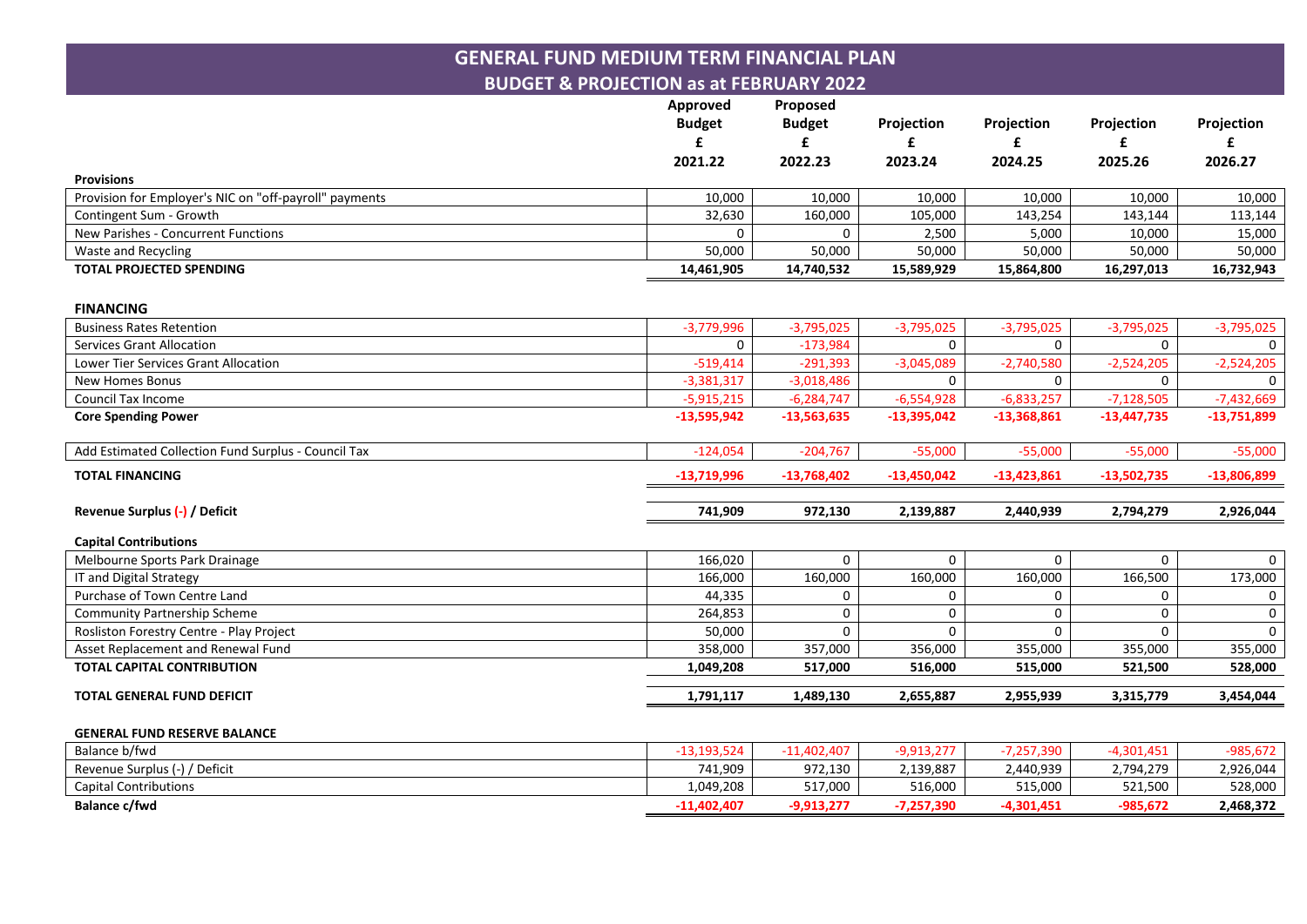# **ENVIRONMENTAL & DEVELOPMENT SERVICES - BUDGET SETTING 2022/23**

|                                               | Proposed<br><b>Budget</b> | Approved<br><b>Budget</b> | Change       |                                                                            |
|-----------------------------------------------|---------------------------|---------------------------|--------------|----------------------------------------------------------------------------|
|                                               | 2022/23                   | 2021/22                   |              | <b>Comments</b>                                                            |
|                                               | £                         | £                         | £            |                                                                            |
| Tourism Policy, Marketing & Development       | 72,915                    | 67,746                    | 5,169        | Increased staff costs £4k, insurance £1k                                   |
| Promotion and Marketing of the Area           | 266,007                   | 273,252                   | $-7,245$     | Reduction in grants to cover costs of VIC                                  |
| <b>Community Development</b>                  | 10,000                    | 10,027                    | $-27$        |                                                                            |
| <b>ECONOMIC DEVELOPMENT</b>                   | 348,922                   | 351,025                   | $-2,103$     |                                                                            |
| <b>Food Safety</b>                            | 63,821                    | 68,606                    | $-4,785$     | Reduced staff costs £1k, prof fees £4k                                     |
| <b>Pollution Reduction</b>                    | 385,974                   | 410,289                   | $-24,315$    | Reduced staff costs £26k; increased prof fees £2k                          |
| Pest Control                                  | 15,955                    | 15,752                    | 203          |                                                                            |
| <b>Public Health</b>                          | $\Omega$                  | $\Omega$                  | 0            |                                                                            |
| <b>Public Conveniences</b>                    | 25,113                    | 30,367                    | $-5,253$     | Reduced NNDR £7k; increased depreciation £2k                               |
| <b>Community Safety (Safety Services)</b>     | 190,379                   | 173,485                   | 16,893       | Increased staff costs £11k, vet fees £6k                                   |
| <b>Environmental Education</b>                | 96,157                    | 95,721                    | 436          |                                                                            |
| <b>Welfare Services</b>                       | 1,800                     | 1,800                     | 0            |                                                                            |
| <b>ENVIRONMENTAL SERVICES</b>                 | 779,199                   | 796,020                   | $-16,822$    |                                                                            |
| Environmental Maintenance (Other Roads)       | $-70,557$                 | $-70,557$                 | $\mathbf{0}$ |                                                                            |
| <b>Public Transport</b>                       | 29,302                    | 29,001                    | 301          |                                                                            |
| <b>Off-Street Parking</b>                     | 97,251                    | 103,357                   | $-6,106$     | <b>Reduced NNDR</b>                                                        |
| <b>HIGHWAYS &amp; PARKING</b>                 | 55,996                    | 61,801                    | $-5,805$     |                                                                            |
| <b>Local Land Charges</b>                     | 6                         | $-3,539$                  | 3,545        | Reduced staff costs £2k; increased comp licence £4k, prof fees £2k         |
| Licensing                                     | 10,277                    | 5,773                     | 4,504        | Increased staff costs £2k, comp licence £2k                                |
| <b>LICENSING &amp; LAND CHARGES</b>           | 10,282                    | 2,234                     | 8,049        |                                                                            |
| <b>Emergency Planning and Works</b>           | 16,000                    | 16,000                    | 0            |                                                                            |
| <b>Building Regulations</b>                   | 35,200                    | 35,200                    | 0            |                                                                            |
|                                               |                           |                           |              | Increased staff costs £81k; reduced insurance £1k, legal budget trf to F&M |
| Dealing with Development Control Applications | 274,891                   | 281,178                   | $-6,287$     | £5k, increased reserve drawdown £81k                                       |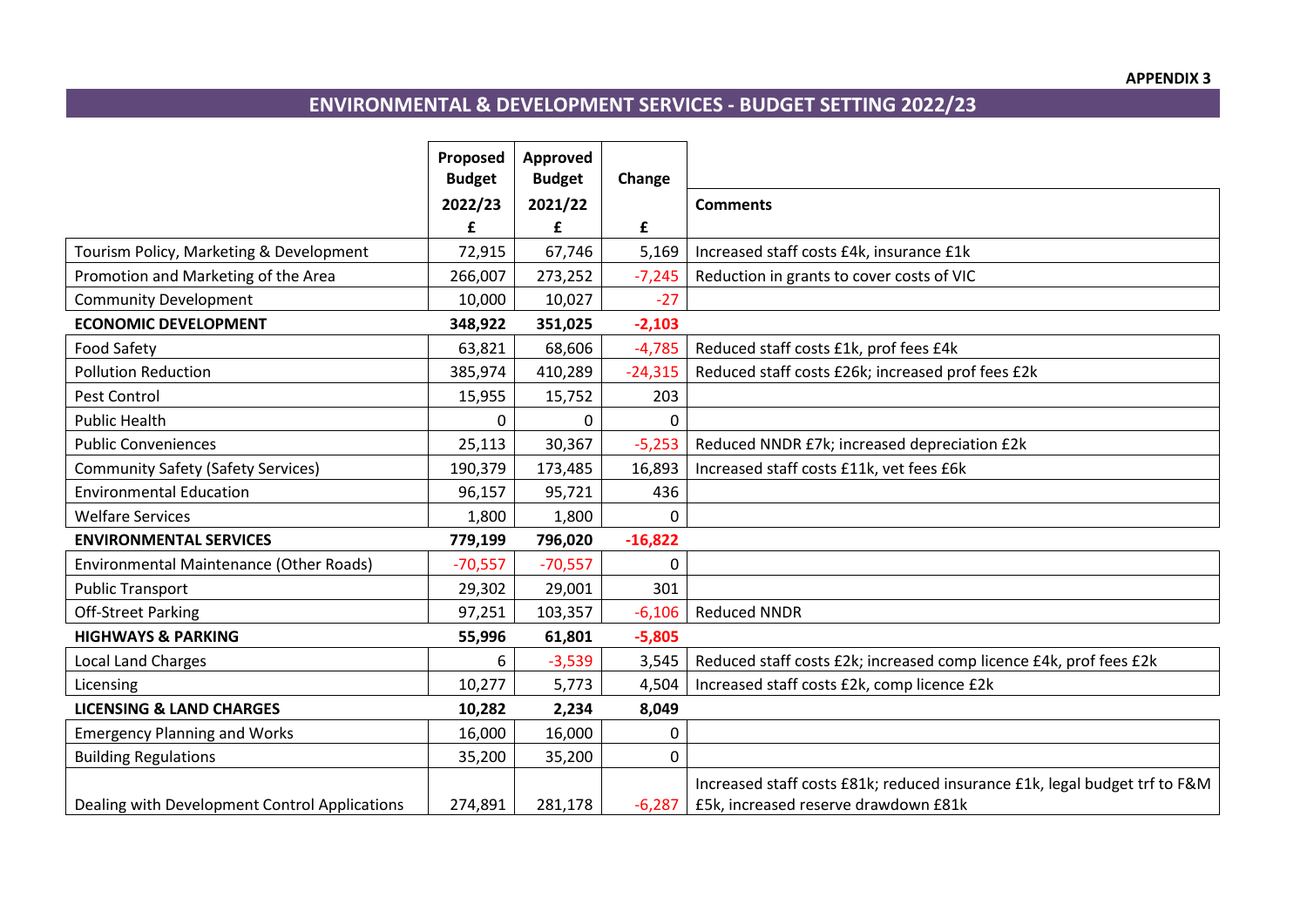| <b>Structure and Local Planning</b>           | 305,250   | 313,807   | $-8,557$   | Removed grant pays £10k, increased training £2k                          |
|-----------------------------------------------|-----------|-----------|------------|--------------------------------------------------------------------------|
| <b>Street Name &amp; Numbering</b>            | $-6,986$  | $-7,556$  | 570        |                                                                          |
| <b>PLANNING</b>                               | 624,354   | 638,628   | $-14,274$  |                                                                          |
|                                               |           |           |            | Reduced staff costs £2k; increased depreciation £18k, HRA recharge       |
| <b>Grounds Maintenance</b>                    | 674,977   | 653,399   | 21,578     | reduction £6k                                                            |
|                                               |           |           |            | Increased staff costs £5k, tools £1k; increased income £2k, reduced      |
| Street Cleansing (not chargeable to highways) | 531,284   | 540,678   | $-9,394$   | depreciation £14k                                                        |
| <b>STREET SCENE</b>                           | 1,206,261 | 1,194,076 | 12,185     |                                                                          |
|                                               |           |           |            | Increased staff costs £12k, bins £5k, waste disposal £32k; reduced       |
| <b>Household Waste Collection</b>             | 1,581,052 | 1,745,163 | $-164,111$ | depreciation £178k, insurance £3k, increased DCC income £34k             |
| <b>Trade Waste Collection</b>                 | $-98,559$ | $-99,563$ | 1,004      | Increased internal recharges £14k, increased waste disposal costs £15k   |
|                                               |           |           |            | Increased vehicle hire £8k, disposal costs £8k, insurance £11k, contract |
| Recycling                                     | 429,938   | 417,249   | 12,689     | income increase £22k, reduced reserve funding £8k                        |
| Direct Services Central Admin                 | 346,843   | 347,325   | $-482$     |                                                                          |
| <b>Transport Services</b>                     | 843,159   | 760,974   | 82,185     | Increased fuel £37k, spare parts £23k, insurance £18k, subscription £4k  |
| <b>WASTE &amp; TRANSPORT</b>                  | 3,102,433 | 3,171,147 | $-68,714$  |                                                                          |
|                                               |           |           |            |                                                                          |
|                                               | 6,127,447 | 6,214,931 | $-87,485$  |                                                                          |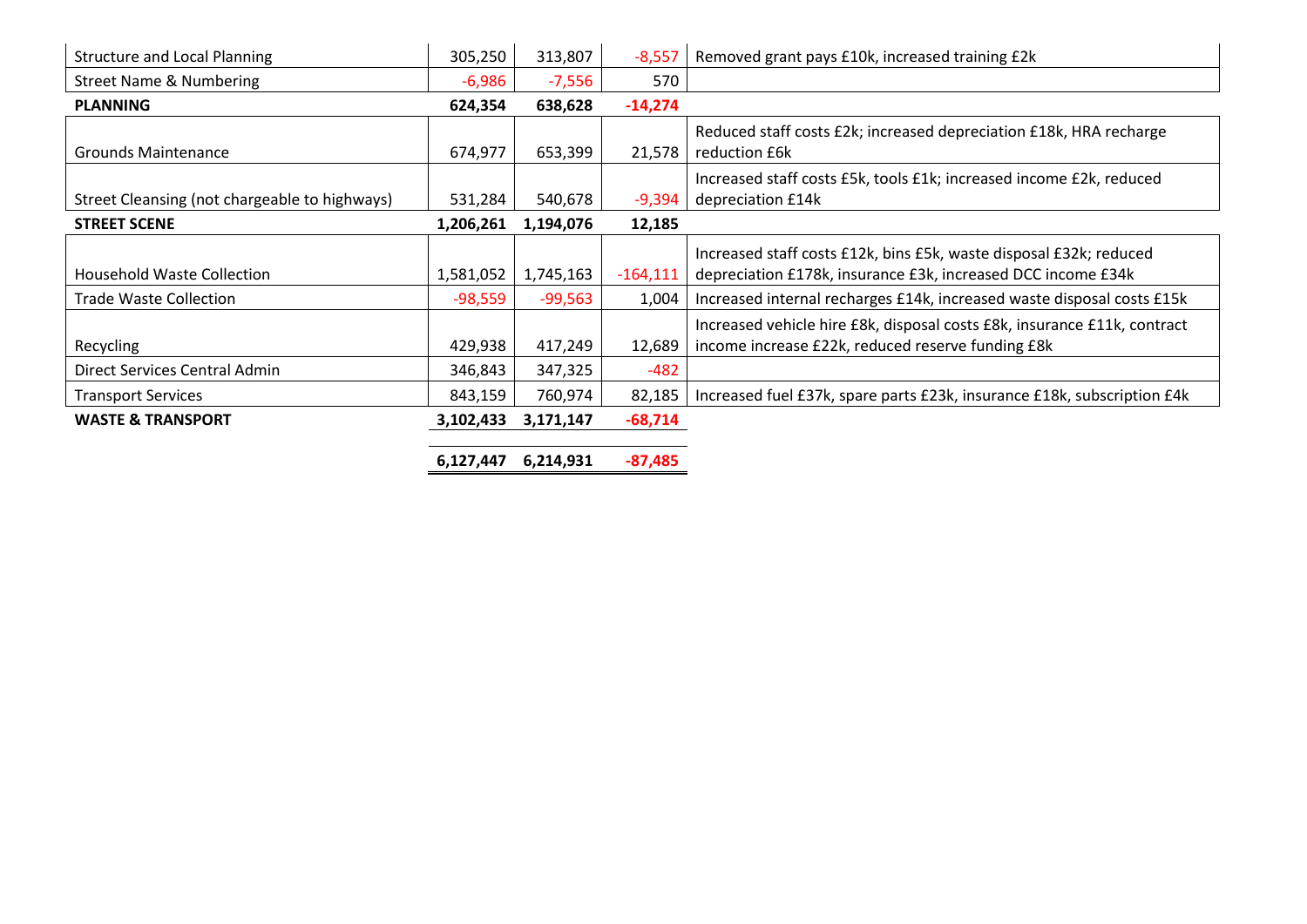# **HOUSING & COMMUNITY SERVICES - BUDGET SETTING 2022/23**

|                                                         | Proposed      | Approved      |                 |                                                    |
|---------------------------------------------------------|---------------|---------------|-----------------|----------------------------------------------------|
|                                                         | <b>Budget</b> | <b>Budget</b> | <b>Movement</b> |                                                    |
|                                                         | 2022/23       | 2021/22       |                 | <b>Comments</b>                                    |
| <b>General Grants, Bequests &amp; Donations</b>         | 305,653       | 305,714       | $-62$           |                                                    |
|                                                         |               |               |                 | Increased staff costs £1k, NNDR costs £1k; reduced |
| <b>Community Centres</b>                                | 207,127       | 210,725       | $-3,598$        | depreciation £6k                                   |
| <b>Community Safety (Crime Reduction)</b>               | 130,521       | 129,952       | 569             | Reduced reserve funding                            |
| <b>Defences Against Flooding</b>                        | 56,142        | 56,237        | $-95$           |                                                    |
| <b>Market Undertakings</b>                              | 2,138         | 878           | 1,260           | Trade waste recharge                               |
| <b>Village Halls</b>                                    | $\Omega$      | $\Omega$      | 0               |                                                    |
| <b>COMMUNITY DEVELOPMENT &amp; SUPPORT</b>              | 701,581       | 703,506       | $-1,925$        |                                                    |
| Arts Development & Support                              | 15,040        | 15,040        | 0               |                                                    |
| <b>Events Management</b>                                | 116,237       | 115,668       | 570             |                                                    |
| <b>Midway Community Centre</b>                          | 34,256        | 13,066        | 21,190          | Increased utilities £2k, depreciation £19k         |
|                                                         |               |               |                 | Increased trade waste recharge £1k; reduced        |
| <b>Stenson Fields Community Centre</b>                  | 6,988         | 9,216         | $-2,228$        | NNDR cost £2k, ext refuse collection £1k           |
| <b>RECREATIONAL ACTIVITIES</b>                          | 172,521       | 152,990       | 19,531          |                                                    |
| <b>Melbourne Assembly Rooms</b>                         | 32,460        | $-1,668$      | 34,128          | Increased depreciation                             |
|                                                         |               |               |                 | Reduced staff costs £3k; reduced reserve           |
| Get Active in the Forest                                | 31,292        | 31,175        | 116             | drawdown £3k                                       |
|                                                         |               |               |                 |                                                    |
|                                                         |               |               |                 | Reduced staff costs £3k, mileage £2k; reduced      |
| Sports Development & Community Recreation               | 171,988       | 171,118       | 870             | reserve drawdown £4k, increased insurance £1k      |
|                                                         |               |               |                 | Increased utilities £19k; reduced depreciation     |
| <b>Indoor Sports &amp; Recreation Facilities</b>        | 497,336       | 537,233       | $-39,896$       | £56k, increased income £3k                         |
|                                                         |               |               |                 | Increased staff costs £5k, reserve drawdown £15k;  |
| <b>Outdoor Sports &amp; Recreation Facilities (SSP)</b> | $\mathbf 0$   | 0             | 0               | increased grant income £20k                        |
|                                                         |               |               |                 | Reduced staff costs £8k, tools £4k; reduced        |
| Play schemes                                            | 20,004        | 19,950        | 55              | reserve drawdown £12k                              |
| LEISURE CENTRES & COMMUNITY FACILITIES                  | 753,081       | 757,807       | $-4,727$        |                                                    |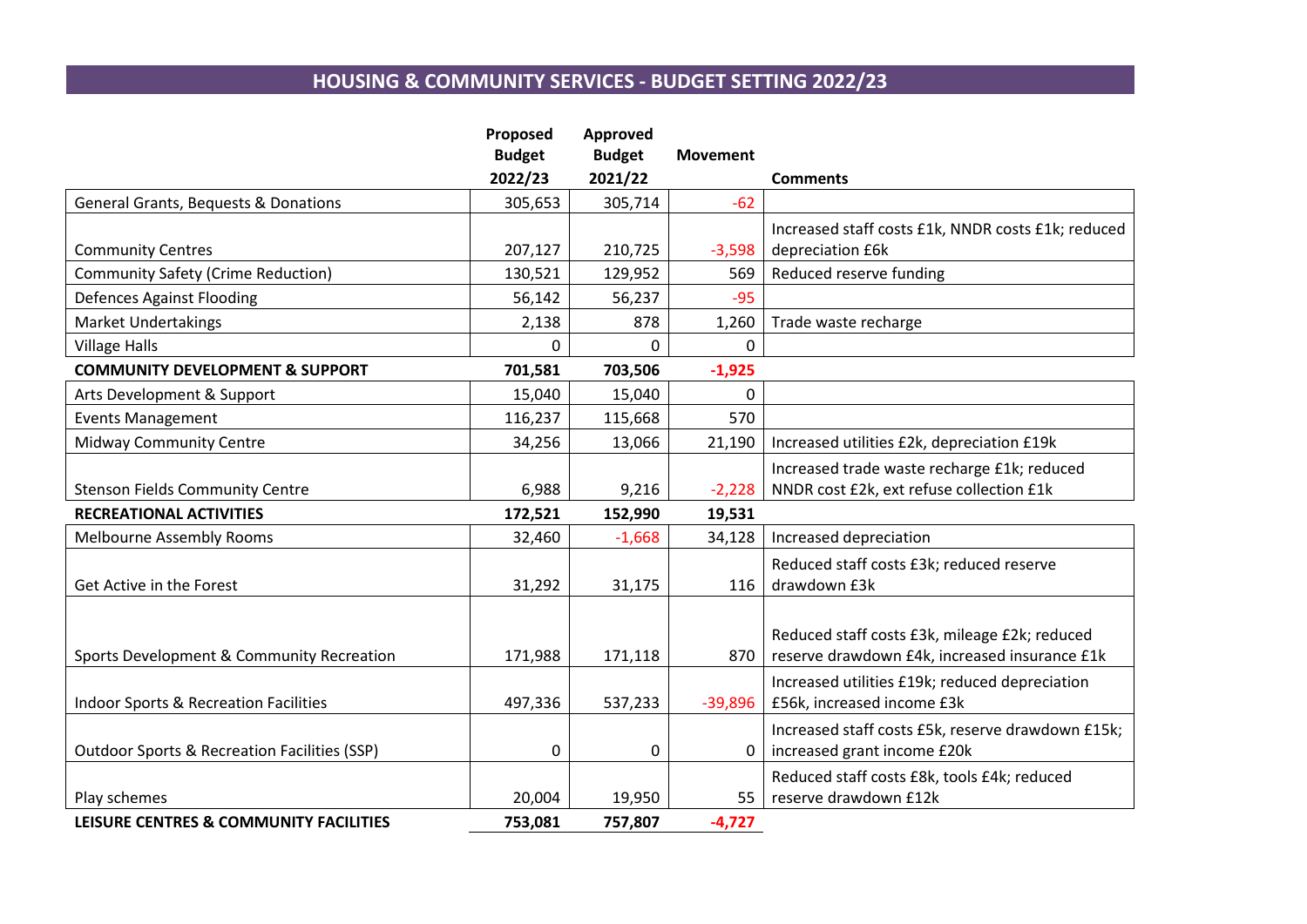| Allotments                                        | $-799$    | $-1,091$  | 292      |                                                                                                      |
|---------------------------------------------------|-----------|-----------|----------|------------------------------------------------------------------------------------------------------|
|                                                   |           |           |          | Increased repairs £3k, NNDR cost £2k,<br>depreciation £6k, insurance £2k, utilities £1k, loss        |
| <b>Rosliston Forestry Centre</b>                  | 297,213   | 263,450   | 33,763   | of income Forestry England £20k                                                                      |
| <b>Cemeteries</b>                                 | 17,086    | 18,950    | $-1,863$ | Increased repairs £2k; increased fees £4k                                                            |
| Closed Churchyards                                | 7,608     | 7,241     | 366      |                                                                                                      |
|                                                   |           |           |          | Increased depreciation £14k, insurance £1k, trade<br>waste recharge £1k, reduced income £3k; reserve |
| Parks and Open Spaces                             | 317,369   | 303,035   | 14,334   | drawdown £4k                                                                                         |
| <b>PARKS &amp; OPEN SPACES</b>                    | 638,477   | 591,585   | 46,892   |                                                                                                      |
| <b>Housing Standards</b>                          | 94,453    | 93,369    | 1,084    | Increased staff costs £2k; reduced prof fees £1k                                                     |
| <b>Housing Strategy</b>                           | 95,959    | 97,880    | $-1,921$ | Reduced staff costs £1k, subs £1k                                                                    |
| Administration of Renovation & Improvement Grants | 52,119    | 50,298    | 1,821    | Software maintenance                                                                                 |
| Bed / Breakfast Accommodation                     | 6,500     | 6,500     | 0        |                                                                                                      |
|                                                   |           |           |          | Increased staff costs £26k, subs £7k; reserve                                                        |
| <b>Pre-tenancy Services</b>                       | 216,660   | 190,421   | 26,238   | drawdown £7k                                                                                         |
| Other Housing Support Costs (GF)                  | 34,466    | 34,014    | 451      |                                                                                                      |
| PRIVATE SECTOR HOUSING                            | 500,156   | 472,482   | 27,674   |                                                                                                      |
|                                                   | 2,765,816 | 2,678,371 | 87,445   |                                                                                                      |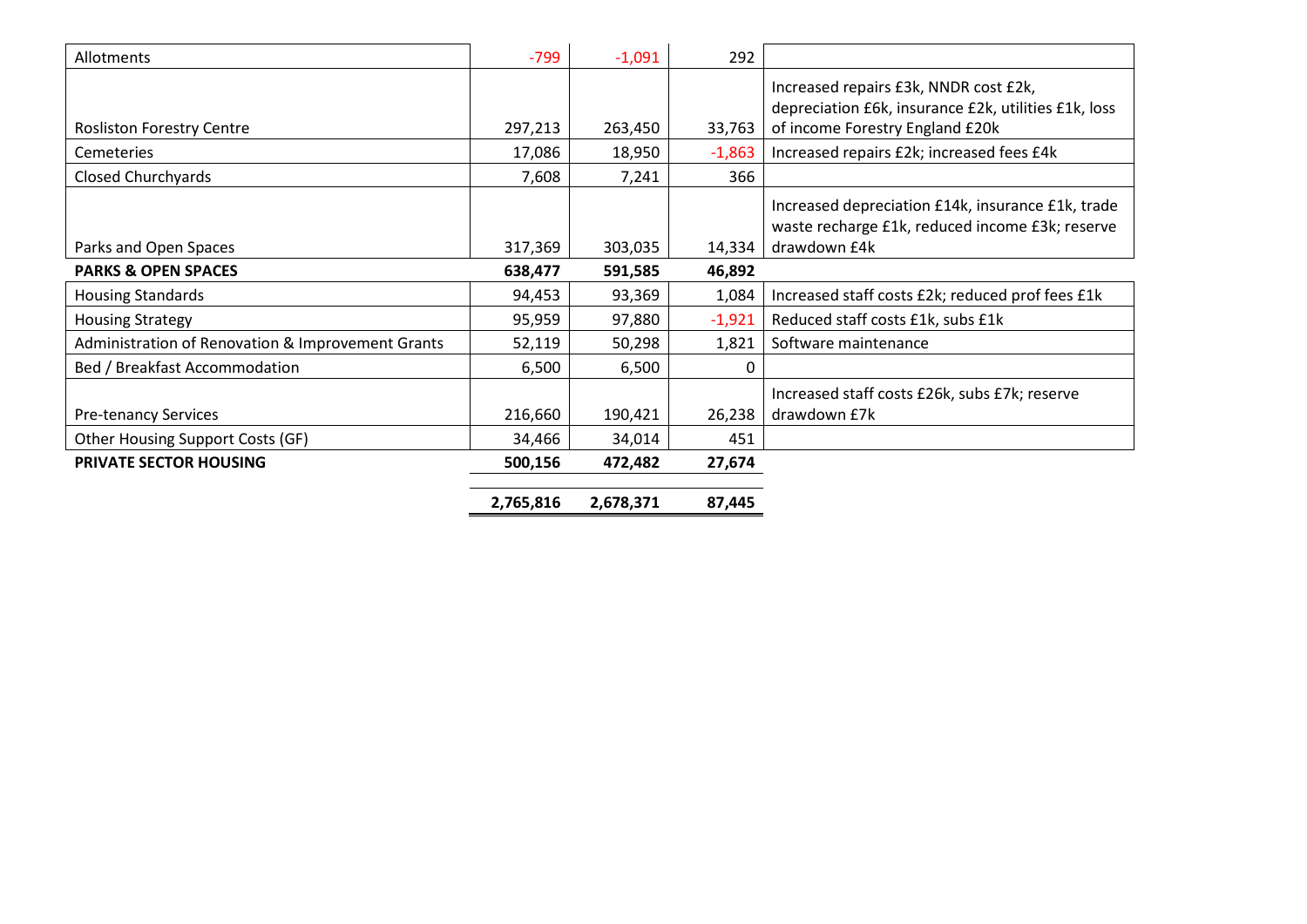# **FINANCE & MANAGEMENT - BUDGET SETTING 2022/23**

|                                  | Proposed<br><b>Budget</b> | Approved<br><b>Budget</b> |                 |                                                             |
|----------------------------------|---------------------------|---------------------------|-----------------|-------------------------------------------------------------|
|                                  | 2022/23                   | 2021/22                   | <b>Movement</b> | <b>Comments</b>                                             |
|                                  | £                         | £                         | £               |                                                             |
| <b>Business Change</b>           | 102,031                   | 98,042                    | 3,989           | Increased staff costs £5k; increased HRA recharge £1k       |
|                                  |                           |                           |                 | Increased staff costs £5k, software £11k; increased HRA     |
| <b>Digital Services</b>          | 168,106                   | 153,559                   | 14,548          | recharge £2k                                                |
| Caretaking                       | 138,799                   | 135,993                   | 2,806           | Increased staff costs                                       |
| Senior Management                | 450,941                   | 445,826                   | 5,115           | Increased staff costs £6k; increased HRA recharge £1k       |
|                                  |                           |                           |                 | Increased staff costs £4k, training £3k, software £1k, subs |
|                                  |                           |                           |                 | £3k, reduced reserve drawdown £5k; Increased HRA            |
| <b>Financial Services</b>        | 390,463                   | 387,047                   | 3,416           | recharge £13k                                               |
| <b>Internal Audit</b>            | 113,373                   | 109,307                   | 4,066           | Increased prof fees £6k; increased HRA recharge £2k         |
| <b>Merchant Banking Services</b> | 68,075                    | 61,200                    | 6,875           | Increased bank charges £10k; HRA recharge £3k               |
|                                  |                           |                           |                 | Increased software costs £9k, depreciation £12k,            |
|                                  |                           |                           |                 | telephones £8k; reduced staff costs £7k, increased HRA      |
| <b>ICT Support</b>               | 752,323                   | 734,355                   | 17,968          | recharge £5k                                                |
|                                  |                           |                           |                 | Increased prof fees £11k; reduced staff costs £2k, legal    |
| Legal Services                   | 266,382                   | 264,534                   | 1,848           | fee income £2k, reduced books £5k                           |
| Performance & Policy             | 36,656                    | 36,720                    | $-64$           |                                                             |
|                                  |                           |                           |                 | Increased training £3k, prof fees £3k, reduced HRA          |
| Personnel/HR                     | 356,897                   | 361,327                   | $-4,430$        | recharge £1k, software £4k; reduced staff costs £15k        |
|                                  |                           |                           |                 | Increased printing £4k; reduced training £1k, staff costs   |
| Communications                   | 77,959                    | 75,667                    | 2,292           | £1k, increased HRA recharge £1k                             |
|                                  |                           |                           |                 | Increased staff costs £1k, software £18k; reduced           |
|                                  |                           |                           |                 | stationary £3k, postage £10k, increased HRA recharge        |
| <b>Customer Services</b>         | 496,677                   | 492,197                   | 4,480           | £1k                                                         |
| Health & Safety                  | 57,016                    | 48,073                    | 8,944           | Increased prof fees £11k; increased HRA recharge £2k        |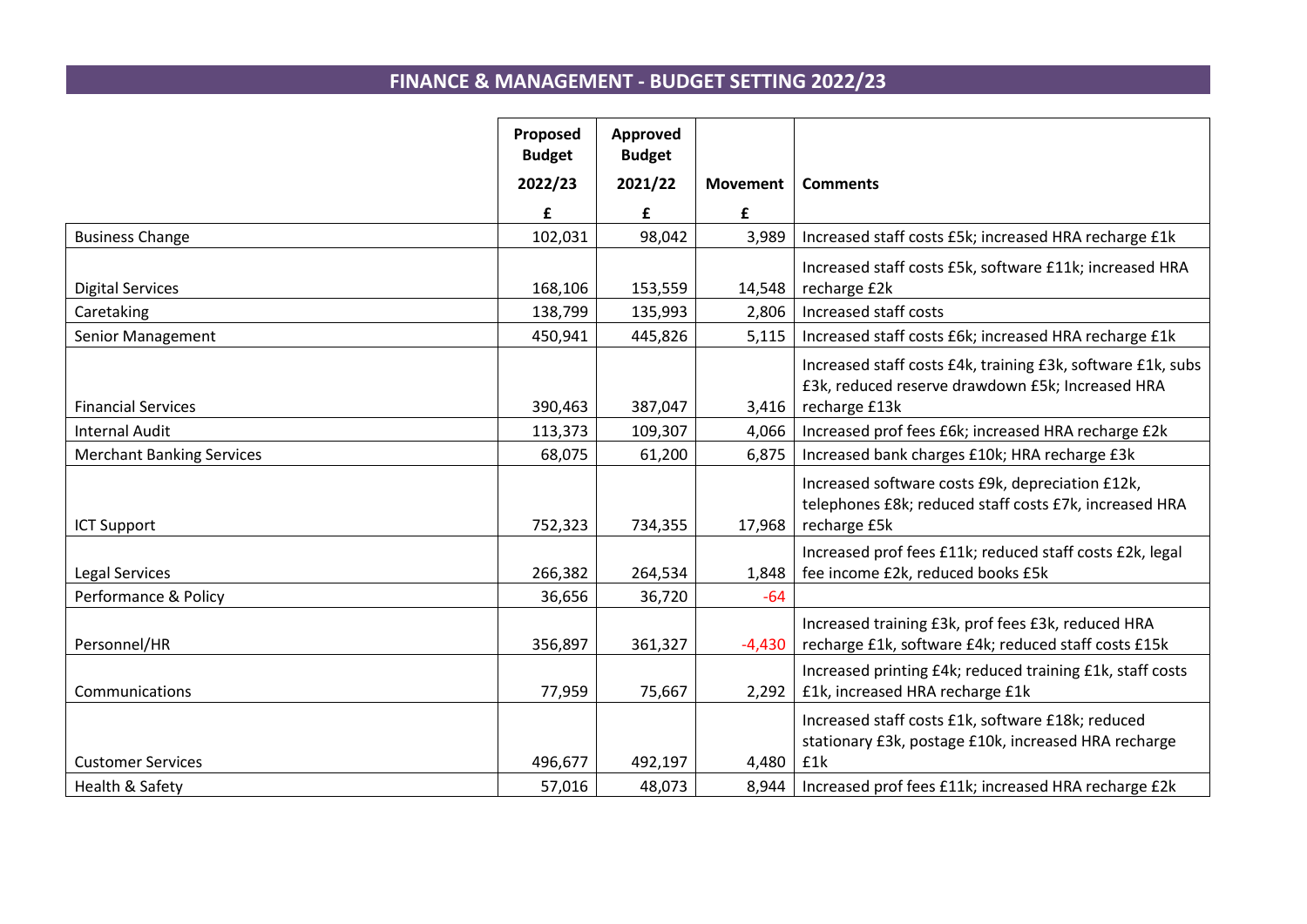|                                                          |            |            |             | Increased staff costs £25k, utilities £17, insurance £3k; |
|----------------------------------------------------------|------------|------------|-------------|-----------------------------------------------------------|
| Admin Offices & Depot                                    | 660,702    | 632,236    | 28,466      | reduced depreciation £16k                                 |
| <b>Protective Clothing</b>                               | 29,809     | 37,819     | $-8,010$    | Reduced requirement                                       |
| Procurement                                              | 12,349     | 12,149     | 200         |                                                           |
| <b>CENTRAL SUPPORT SERVICES</b>                          | 4,178,558  | 4,086,049  | 92,509      |                                                           |
| Democratic Representation & Management                   | 85,361     | 85,473     | $-112$      |                                                           |
| <b>Corporate Management</b>                              | 65,951     | 64,458     | 1,493       | Subscriptions £1k                                         |
| <b>Corporate Finance Management</b>                      | 37,969     | 37,437     | 531         | Increased prof fees £1k                                   |
|                                                          |            |            |             | Increased allowances £13k; increased HRA recharge £4k,    |
| <b>Elected Members</b>                                   | 354,789    | 347,401    | 7,388       | reduced training £2k                                      |
| <b>CORPORATE &amp; DEMOCRATIC COSTS</b>                  | 544,070    | 534,770    | 9,300       |                                                           |
| <b>Registration of Electors</b>                          | 44,271     | 56,531     | $-12,261$   | Canvas reform                                             |
| <b>Conducting Elections</b>                              | 178,432    | 171,893    | 6,539       | Increased staff costs £2k, tools £5k                      |
| <b>ELECTIONS &amp; REGISTRATION</b>                      | 222,703    | 228,425    | $-5,721$    |                                                           |
| <b>Funded Pension Schemes</b>                            | 280,298    | 280,072    | 226         |                                                           |
| Increase/Decrease in Provision for Bad or Doubtful Debts | 175,000    | 175,000    | 0           |                                                           |
| <b>Planning Agreements</b>                               | 0          | 0          | $\mathbf 0$ |                                                           |
| <b>Parish Councils</b>                                   | 426,407    | 425,801    | 606         | Increased insurance                                       |
| Interest & Investment Income (GF)                        | $-136,229$ | $-147,585$ | 11,356      | Reduced investment income                                 |
| External Interest Payable (GF)                           | 500        | 500        | $\mathbf 0$ |                                                           |
| PARISHES, INTEREST, S106 RECEIPTS & PROVISIONS           | 745,976    | 733,788    | 12,188      |                                                           |
|                                                          |            |            |             | Increased training £6k, NNDR £8k, reduced HRA recharge    |
| <b>Estate Management</b>                                 | $-248,364$ | $-245,318$ | $-3,046$    | £4k; reduced staff costs £22k                             |
| <b>ESTATE MANAGEMENT</b>                                 | $-248,364$ | $-245,318$ | $-3,046$    |                                                           |
| <b>Council Tax Collection</b>                            | 118,286    | 116,327    | 1,958       | Increase staff costs £1k, advertising £1k                 |
| Non Domestic Rates Collection                            | $-87,500$  | $-84,500$  | $-3,000$    | Prof fees (now in-house)                                  |
|                                                          |            |            |             | Increased staff costs £5k, income budget trf to HB Admin  |
|                                                          |            |            |             | £200k, reduced reserve drawdown £12k; reduced             |
| Revenues & Benefits Support & Management                 | 343,977    | 136,633    | 207,344     | software costs £10k                                       |
| <b>Rent Allowances Paid</b>                              | 37,005     | 53,047     | $-16,042$   | Reduced benefit claims reduces costs                      |
| Net cost of Rent Rebates Paid                            | 80,882     | 81,999     | $-1,118$    | Reduced benefit claims reduces costs                      |
| Corporate Fraud                                          | 48,150     | 45,474     | 2,676       | Reduced reserve drawdown                                  |